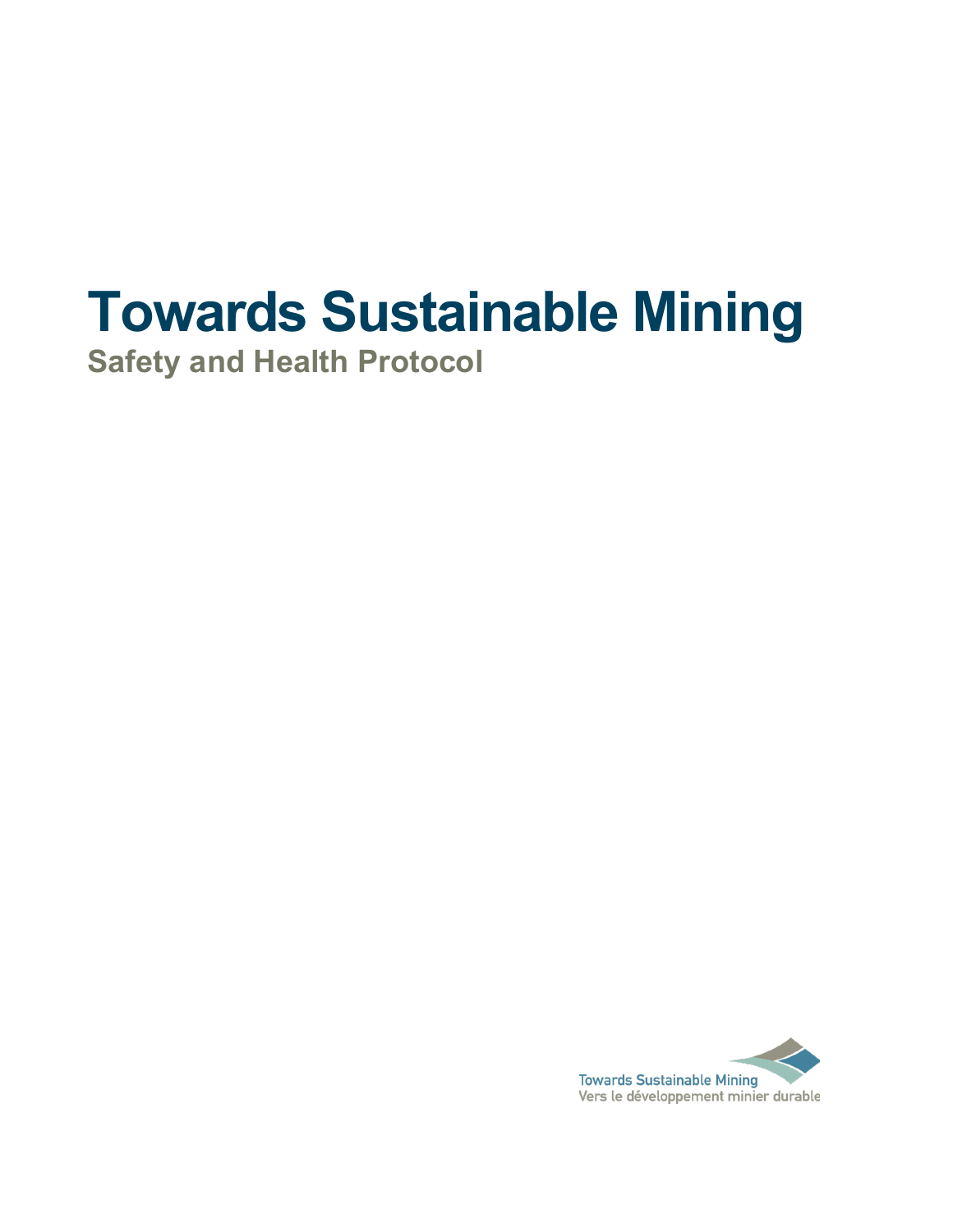# **TSM ASSESSMENT PROTOCOL**<br>A Tool for Assessing Safety and Health Performance

#### **Purpose**

The purpose of the assessment protocol is to provide guidance to facilities in completing their evaluation of safety and health performance against TSM indicators. The assessment protocol sets out the general expectations for safety and health as part of the TSM initiative. This protocol supports implementation of the TSM Safety and Health Framework.

As with any assessment of a management system, professional judgment is required in assessing the degree of implementation of a system indicator and the quality of management processes and intervention. Application of this protocol will, therefore, require a level of expertise in auditing and systems assessment and knowledge of and experience in the practice of safety and health. This assessment protocol provides an indicator of the level of implementation of proactive safety and health practices as part of the TSM initiative. It is not, of itself, a guarantee of the effectiveness of safety and health activities.

## Performance Indicators

#### **The Safety and Health Protocol contains four indicators:**

- 1. Commitments and Accountability
- 2. Planning and Implementation
- 3. Training, Behaviour and Culture
- 4. Monitoring and Reporting
- 5. Performance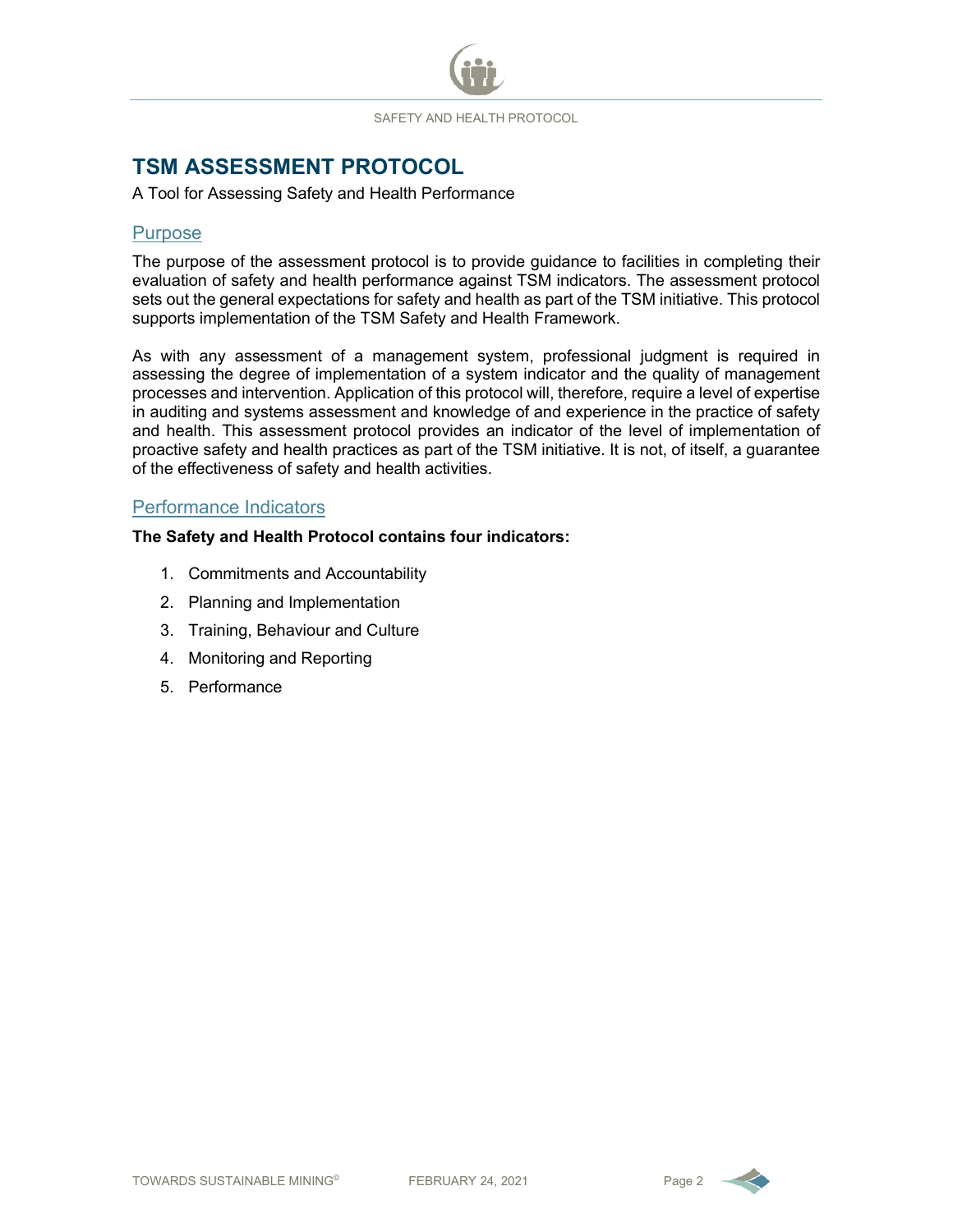# **1. COMMITMENTS AND ACCOUNTABILITY**

#### **Purpose**

To confirm that the facility has established clear accountability for safety and health management and performance, and that safety and health commitments have been established and clearly communicated to employees, contractors, and suppliers.

#### Commitment and Accountability: *Assessment Criteria*

| <b>LEVEL</b> | <b>CRITERIA</b>                                                                                                                                                                                                                                                                                                                                                                                                                                                                                                                                                                                                                                                    |  |  |  |
|--------------|--------------------------------------------------------------------------------------------------------------------------------------------------------------------------------------------------------------------------------------------------------------------------------------------------------------------------------------------------------------------------------------------------------------------------------------------------------------------------------------------------------------------------------------------------------------------------------------------------------------------------------------------------------------------|--|--|--|
| C            | The facility does not meet all Level B criteria.                                                                                                                                                                                                                                                                                                                                                                                                                                                                                                                                                                                                                   |  |  |  |
| в            | 1. A demonstrated commitment to safety and health is evident, including<br>commitments related to fatality prevention.<br>A senior management representative is accountable for safety and health.<br>2.<br>The company has developed an action plan to meet all Level A requirements.<br>3.                                                                                                                                                                                                                                                                                                                                                                       |  |  |  |
| A            | 1. Commitments are defined and authorized by the company's senior<br>management and are consistent with the intent of the MAC Safety and Health<br>Framework.<br>There is a process in place to ensure that employees, contractors, and<br>2.<br>suppliers who work at the facility are aware of the company's safety and health<br>commitments.<br>3. Accountabilities and responsibilities are understood at all levels.                                                                                                                                                                                                                                         |  |  |  |
| AA           | 1. An internal audit has been conducted to determine:<br>The degree of consistency that the commitments are applied with respect to<br>а.<br>the intent of the MAC Safety and Health Framework<br>b. Whether accountabilities and responsibilities are understood<br>c. Whether the commitments to safety and health have been communicated to<br>employees, contractors, and suppliers at the facility<br>d. Whether processes are in place to ensure that employees, contractors, and<br>suppliers who work at the facility are aware of the safety and health<br>commitments<br>2. Employees at the facility demonstrate their commitment to safety and health. |  |  |  |
| <b>AAA</b>   | 1. An external audit has been conducted to determine:<br>a. The degree of consistency that the commitments are applied with respect to<br>the intent of the MAC Safety and Health Framework<br>b. Whether accountabilities and responsibilities are understood<br>c. Whether the commitments to safety and health have been communicated to<br>employees, contractors, and suppliers at the facility<br>d. The effectiveness of the process in place to ensure that employees,<br>contractors, and suppliers who work at the facility are aware of the<br>commitments                                                                                              |  |  |  |

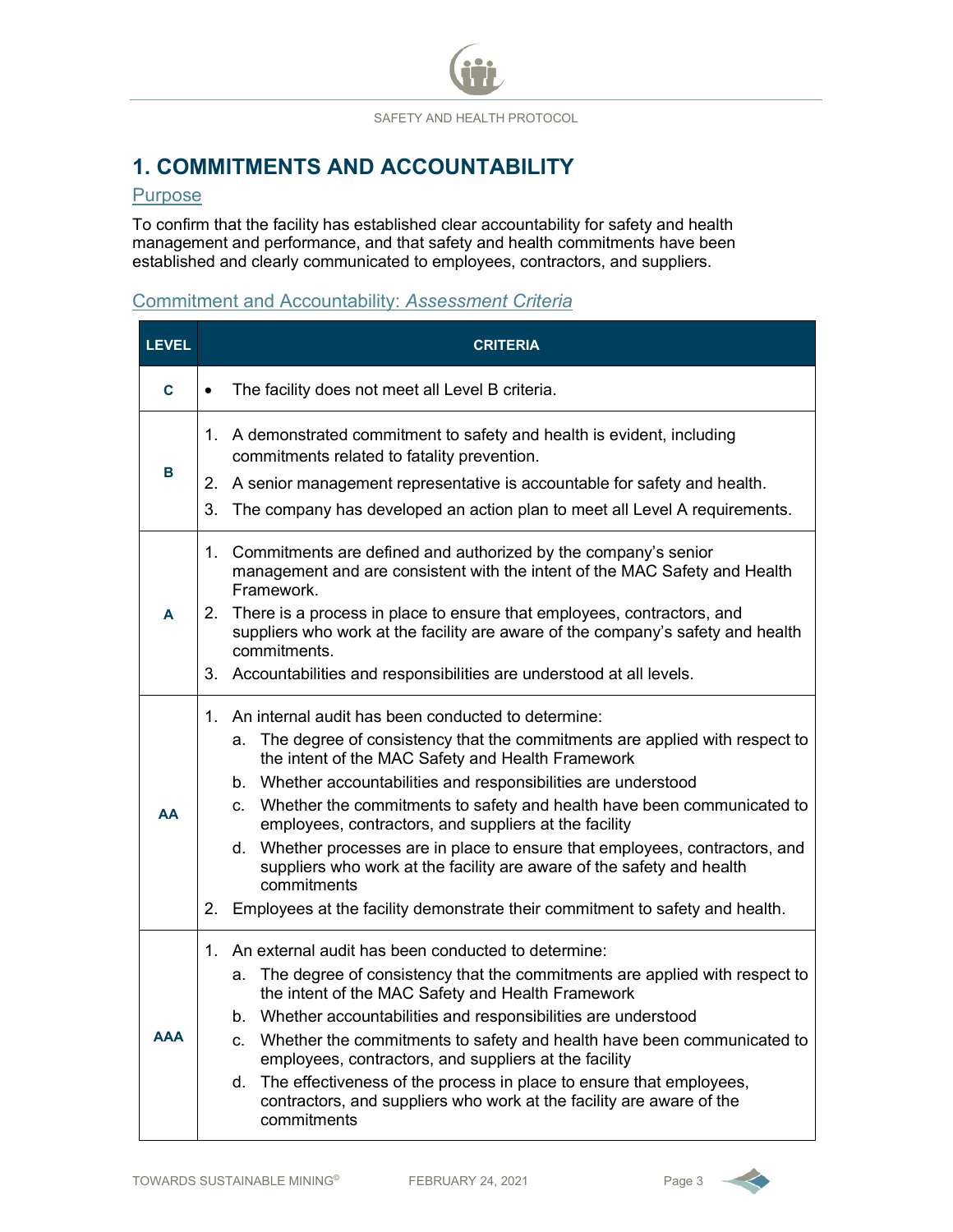

### Commitment and Accountability: *Frequently Asked Questions*

| #              | <b>FAQ</b>                                                                                                                                            |    |
|----------------|-------------------------------------------------------------------------------------------------------------------------------------------------------|----|
| $\overline{2}$ | How do you determine if safety and health commitments are consistent<br>with the MAC Safety and Health Framework?                                     |    |
| 4              | Can corporate documentation be used to demonstrate facility-level<br>commitment?                                                                      | 15 |
| 5              | What is meant by "contractors and suppliers at the facility"?                                                                                         | 16 |
| 13             | What is the expected focus of audit activities?                                                                                                       | 17 |
| 14             | Can a company or facility achieve a Level AAA on satisfactory completion<br>of an external audit, without having completed a Level AA internal audit? | 17 |
| 15             | For how long are internal and external audits valid?                                                                                                  | 17 |
| 16             | How is "senior management" defined?                                                                                                                   | 17 |
| 22             | What does "accountability" mean?                                                                                                                      | 18 |
| 23             | What does "responsibility" mean?                                                                                                                      | 18 |

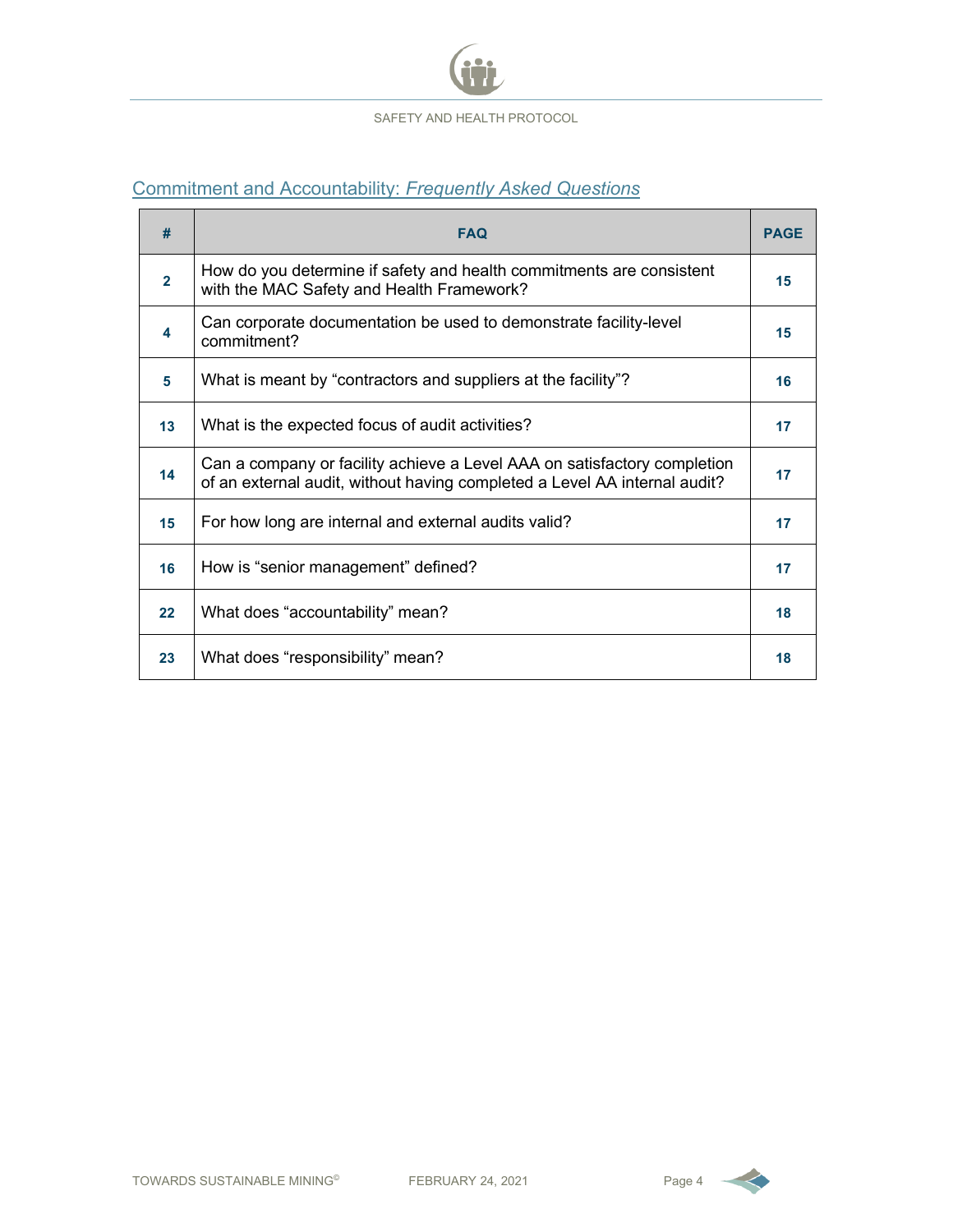# **2. PLANNING AND IMPLEMENTATION**

#### Purpose

To confirm that processes have been established to effectively plan for and manage safety and health controls to prevent the occurrence of incidents, acknowledging safety and health is a shared responsibility, and that hazard identification, risk assessment and the establishment of effective controls are integral to an effective management system.

#### Planning and Implementation: *Assessment Criteria*

| <b>LEVEL</b> | <b>CRITERIA</b>                                                                                                                                                                                                                                                                                                                                                                                                                                                                                                                                                                                                                                                                                                                             |  |  |
|--------------|---------------------------------------------------------------------------------------------------------------------------------------------------------------------------------------------------------------------------------------------------------------------------------------------------------------------------------------------------------------------------------------------------------------------------------------------------------------------------------------------------------------------------------------------------------------------------------------------------------------------------------------------------------------------------------------------------------------------------------------------|--|--|
| C            | The facility does not meet all Level B criteria.<br>$\bullet$                                                                                                                                                                                                                                                                                                                                                                                                                                                                                                                                                                                                                                                                               |  |  |
| в            | 1. Some safety and health management systems elements are established,<br>including a clear incident notification and investigation process.<br>Risk control tools are identified and available.<br>2.<br>3.<br>The facility has identified the most common tasks.<br>Standard operating procedures and safe work practices are in place for the<br>4.<br>facility's most common tasks.<br>5.<br>The company has developed an action plan to meet all Level A requirements.                                                                                                                                                                                                                                                                 |  |  |
| A            | 1. A documented safety and health management system is established,<br>implemented, and maintained. At a minimum, it incorporates:<br>Objectives and targets, with supporting plans to achieve them<br>a.<br>b. A hazard identification, risk assessment (HIRA) and control processes<br>Identification of high consequence hazards and related critical controls<br>C.<br>An industrial hygiene program<br>d.<br>e. Defined roles and responsibilities for safety and health management<br>f.<br>Workplace inspections<br>Maintenance of safety and health records<br>q.<br>Resources are assigned to establish, implement, maintain, and improve the<br>2.<br>safety and health management system and validate effectiveness of controls. |  |  |
| AA           | An internal audit has been conducted to determine whether planning and<br>1.<br>implementation of the safety and health management system meets the<br>requirements of Level A.<br>Industrial hygiene risks and controls have been reviewed by a qualified<br>2.<br>hygienist.<br>The facility has verified that critical controls are in place and functioning, and<br>3.<br>the definition of critical controls differentiates between critical controls,<br>mitigating controls and underpinning controls.                                                                                                                                                                                                                               |  |  |

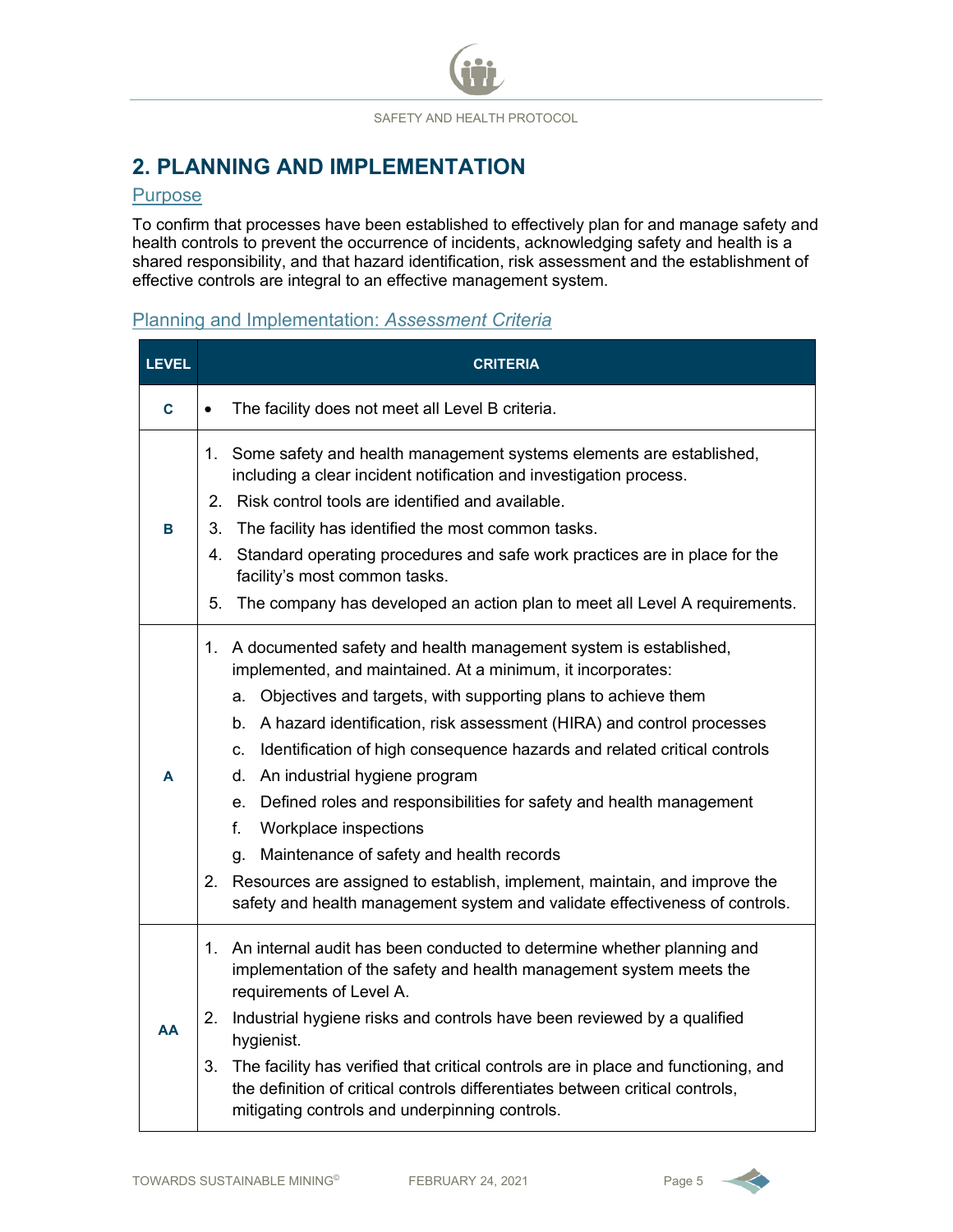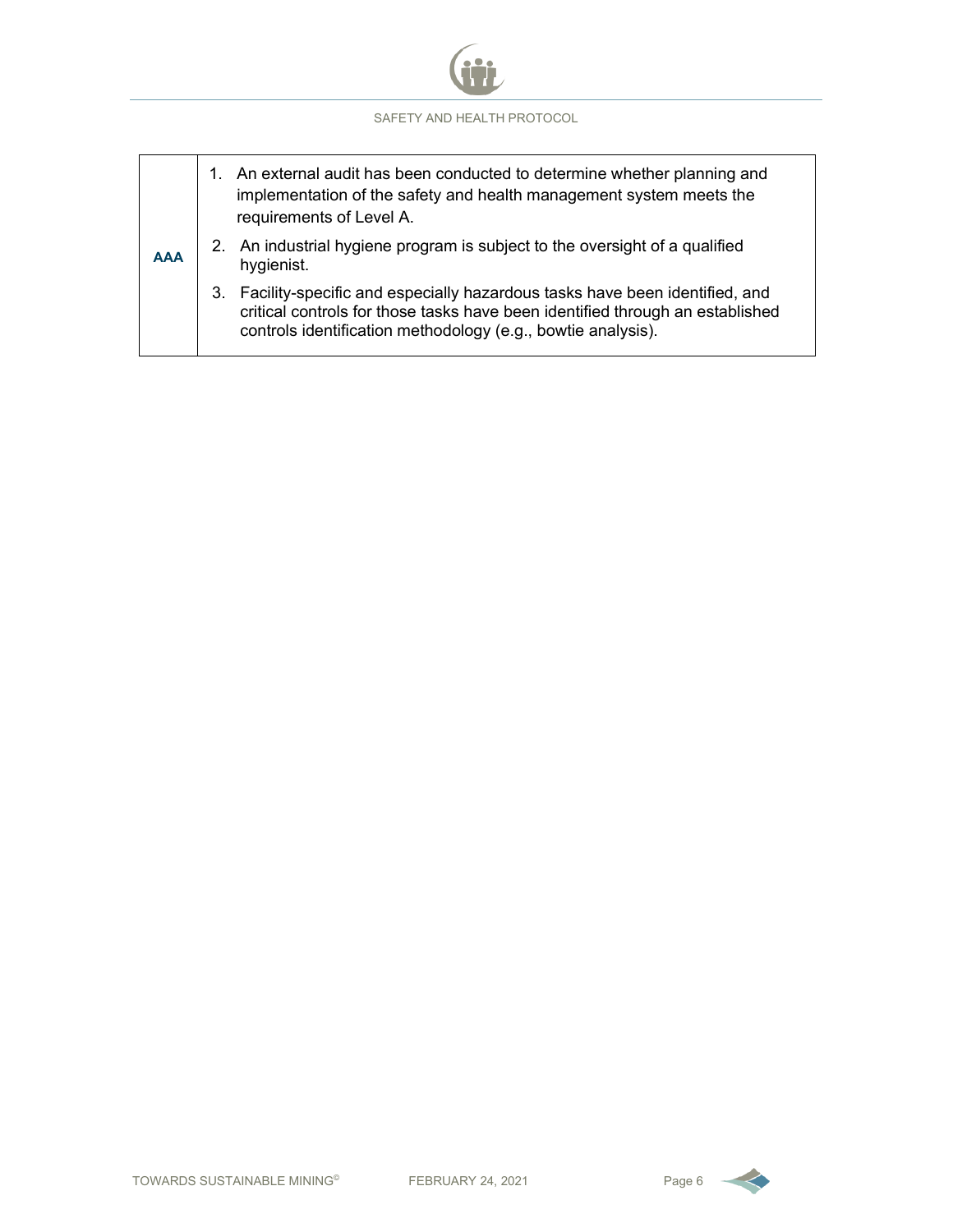

# Planning and Implementation: *Frequently Asked Questions*

| #  | <b>FAQ</b>                                                                                                                                               |    |
|----|----------------------------------------------------------------------------------------------------------------------------------------------------------|----|
| 1  | What is Hazard Identification and Risk Assessment (HIRA)?                                                                                                | 15 |
| 4  | Can corporate documentation be used to demonstrate facility-level<br>commitment?                                                                         | 15 |
| 8  | What is meant by "control"?                                                                                                                              | 16 |
| 11 | What could be included in an industrial hygiene program?                                                                                                 | 16 |
| 12 | What is meant by a qualified hygienist?                                                                                                                  | 17 |
| 13 | What is the expected focus of audit activities?                                                                                                          | 17 |
| 14 | Can a company or facility achieve a Level AAA on satisfactory<br>completion of an external audit, without having completed a Level AA<br>internal audit? | 17 |
| 15 | For how long are internal and external audits valid?                                                                                                     | 17 |
| 16 | How can a facility set objectives and performance requirements for<br>critical controls?                                                                 | 17 |
| 18 | What is meant by "planning"?                                                                                                                             | 18 |
| 21 | What is a system?                                                                                                                                        | 18 |
| 22 | What does "effective" mean?                                                                                                                              | 18 |
| 25 | What are "critical controls", "mitigating controls" and "underpinning<br>controls"?                                                                      | 19 |
| 26 | What is a "bowtie analysis"?                                                                                                                             | 19 |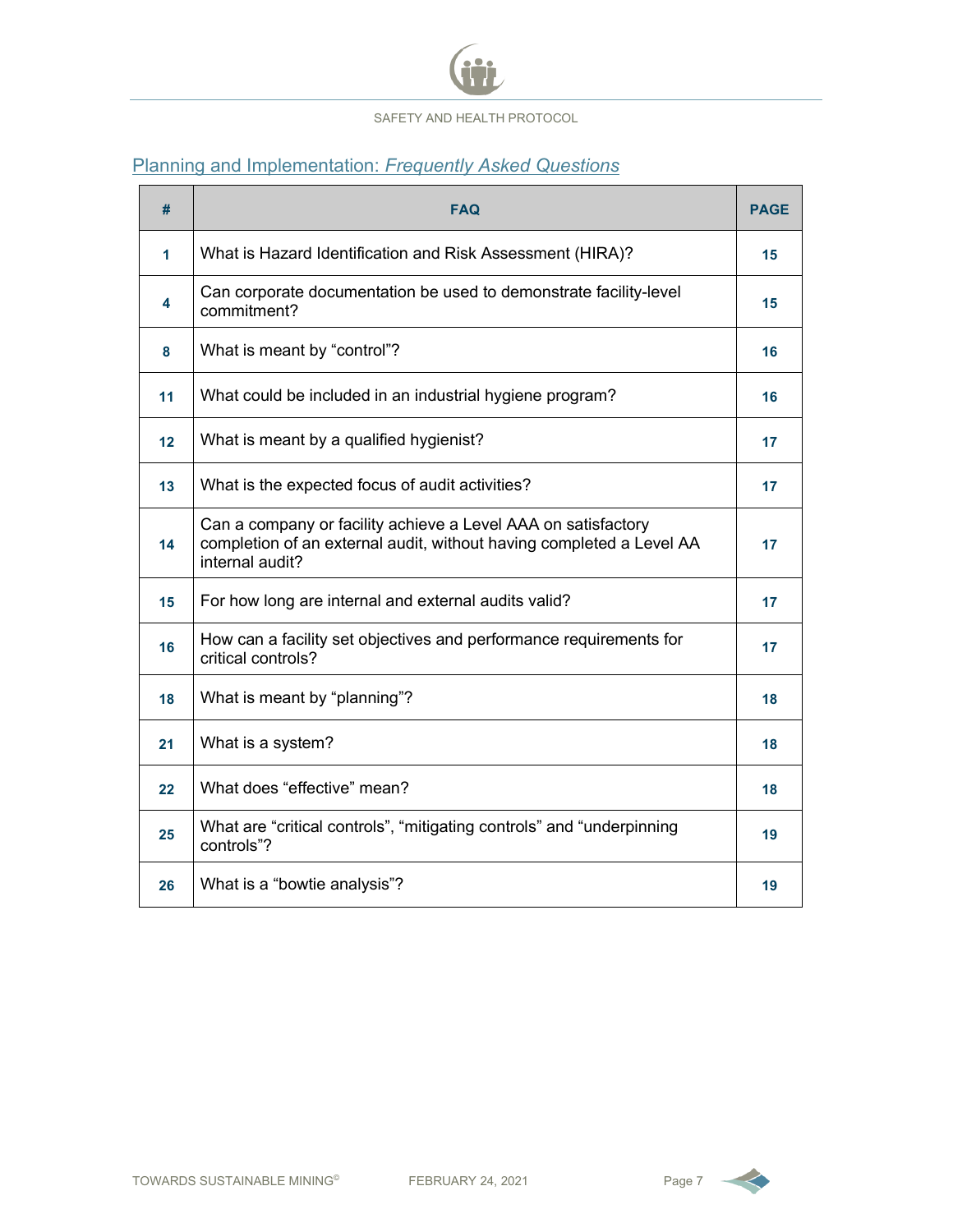# **3. TRAINING, BEHAVIOUR AND CULTURE**

#### **Purpose**

To confirm that processes have been established to effectively train employees and contractors on safety and health to ensure they are competent in identifying hazards and preventing incidents and they understand that safety and health is a shared responsibility and that safety behaviour is integral to controlling risk.

#### Training, Behaviour and Culture: *Assessment Criteria*

| <b>LEVEL</b> | <b>CRITERIA</b>                                                                                                                                                                                                                                                                                                                                                                                                                                                                                                                                                                                                                                                                                                                                                                                                                                                                                                                                                                                                                                                                                |  |  |  |  |
|--------------|------------------------------------------------------------------------------------------------------------------------------------------------------------------------------------------------------------------------------------------------------------------------------------------------------------------------------------------------------------------------------------------------------------------------------------------------------------------------------------------------------------------------------------------------------------------------------------------------------------------------------------------------------------------------------------------------------------------------------------------------------------------------------------------------------------------------------------------------------------------------------------------------------------------------------------------------------------------------------------------------------------------------------------------------------------------------------------------------|--|--|--|--|
| C            | The facility does not meet all Level B criteria.<br>$\bullet$                                                                                                                                                                                                                                                                                                                                                                                                                                                                                                                                                                                                                                                                                                                                                                                                                                                                                                                                                                                                                                  |  |  |  |  |
| в            | Basic training on safety and health hazards and risks, including high<br>1.<br>consequence tasks, has been provided at the facility and training records are<br>maintained.<br>2.<br>The company has developed an action plan to meet all Level A requirements.                                                                                                                                                                                                                                                                                                                                                                                                                                                                                                                                                                                                                                                                                                                                                                                                                                |  |  |  |  |
| A            | Planned, documented and functional safety and health training program is in<br>1.<br>place that includes:<br>a. Training needs analysis for employees, including consideration of required<br>skills and competencies, and orientation for employees, on-site contractors,<br>and visitors.<br>b. The training program is implemented and includes a mechanism for review.<br>Training records are maintained.<br>C.<br>Resources are assigned to implement and maintain the training program.<br>d.<br>Trainees are assessed for competency where tasks have safety and health<br>е.<br>competency-based requirements.<br>f.<br>Trainers are qualified to deliver safety and health training programs.<br>Training includes hazard identification and control with a focus on<br>g.<br>prevention and proactive measures.<br>h. A task observation program supports and reinforces training to ensure<br>routine safety checks and coaching are in place to encourage safe<br>behaviour and work practices.<br>The facility has mechanisms in place for the participation of workers in<br>i. |  |  |  |  |
|              | hazard identification, risk assessment and determination of controls and<br>considering input from workers in setting OH&S objectives.                                                                                                                                                                                                                                                                                                                                                                                                                                                                                                                                                                                                                                                                                                                                                                                                                                                                                                                                                         |  |  |  |  |
| AA           | The facility encourages organizational engagement in key requirements for<br>1.<br>health and safety by integrating safety and health criteria into core business<br>processes and practices, including:<br>The annual business plan<br>a.<br><b>Purchasing decisions</b><br>b.<br>c. Performance appraisal processes                                                                                                                                                                                                                                                                                                                                                                                                                                                                                                                                                                                                                                                                                                                                                                          |  |  |  |  |

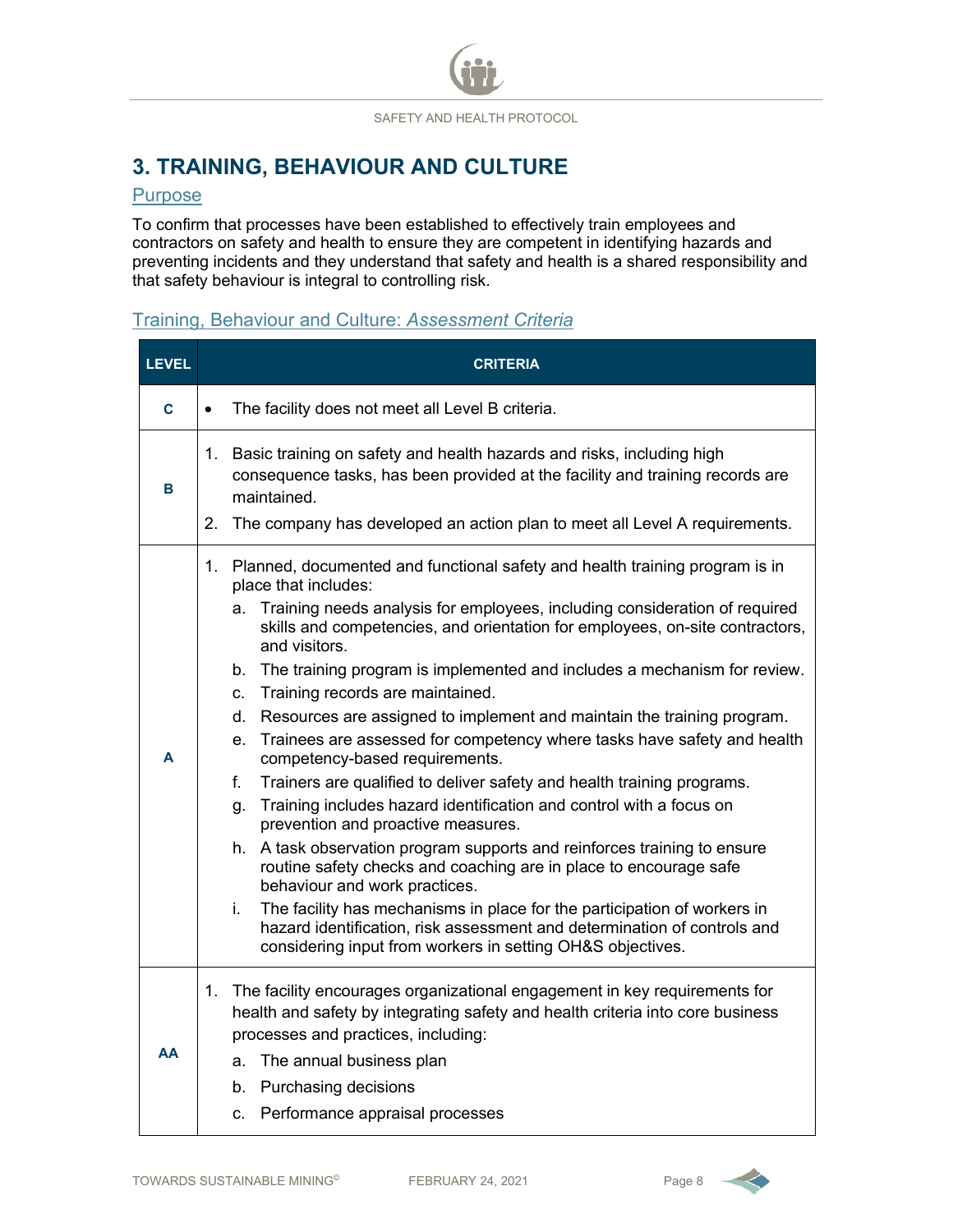

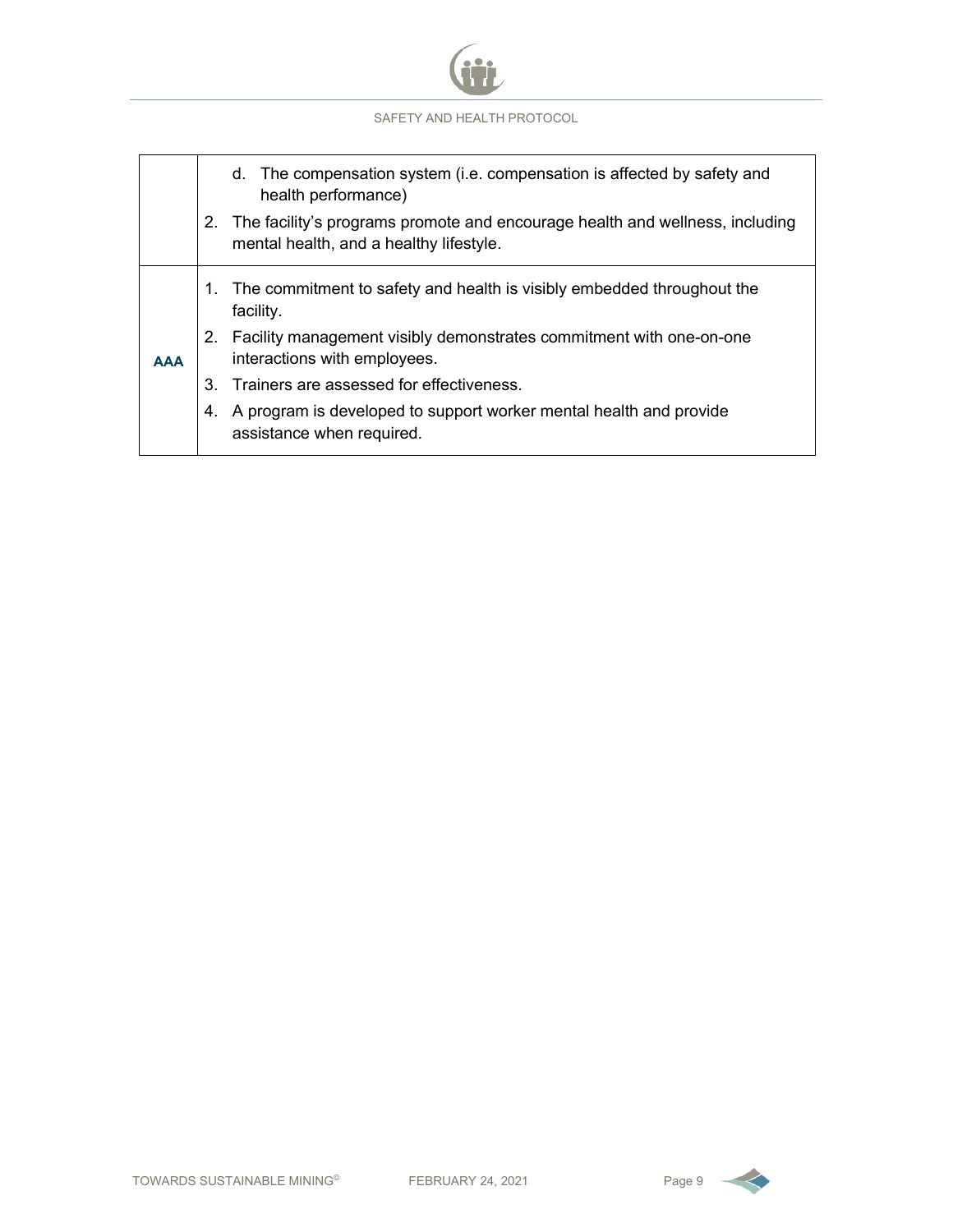

# Training, Behaviour and Culture: *Frequently Asked Questions*

| #            | <b>FAQ</b>                                                                                                 |    |
|--------------|------------------------------------------------------------------------------------------------------------|----|
| $\mathbf{3}$ | What are "job observations"?                                                                               | 15 |
| 4            | Can corporate documentation be used to demonstrate facility-level<br>commitment?                           | 15 |
| 5            | What is meant by "contractors and suppliers at the facility"?                                              | 16 |
| 9            | How can a company demonstrate that they have assessed the<br>competency and effectiveness of its trainers? | 16 |
| 19           | What is "compensation"?                                                                                    | 18 |
| 20           | What is a system?                                                                                          | 18 |
| 21           | What does "effective" mean?                                                                                | 18 |

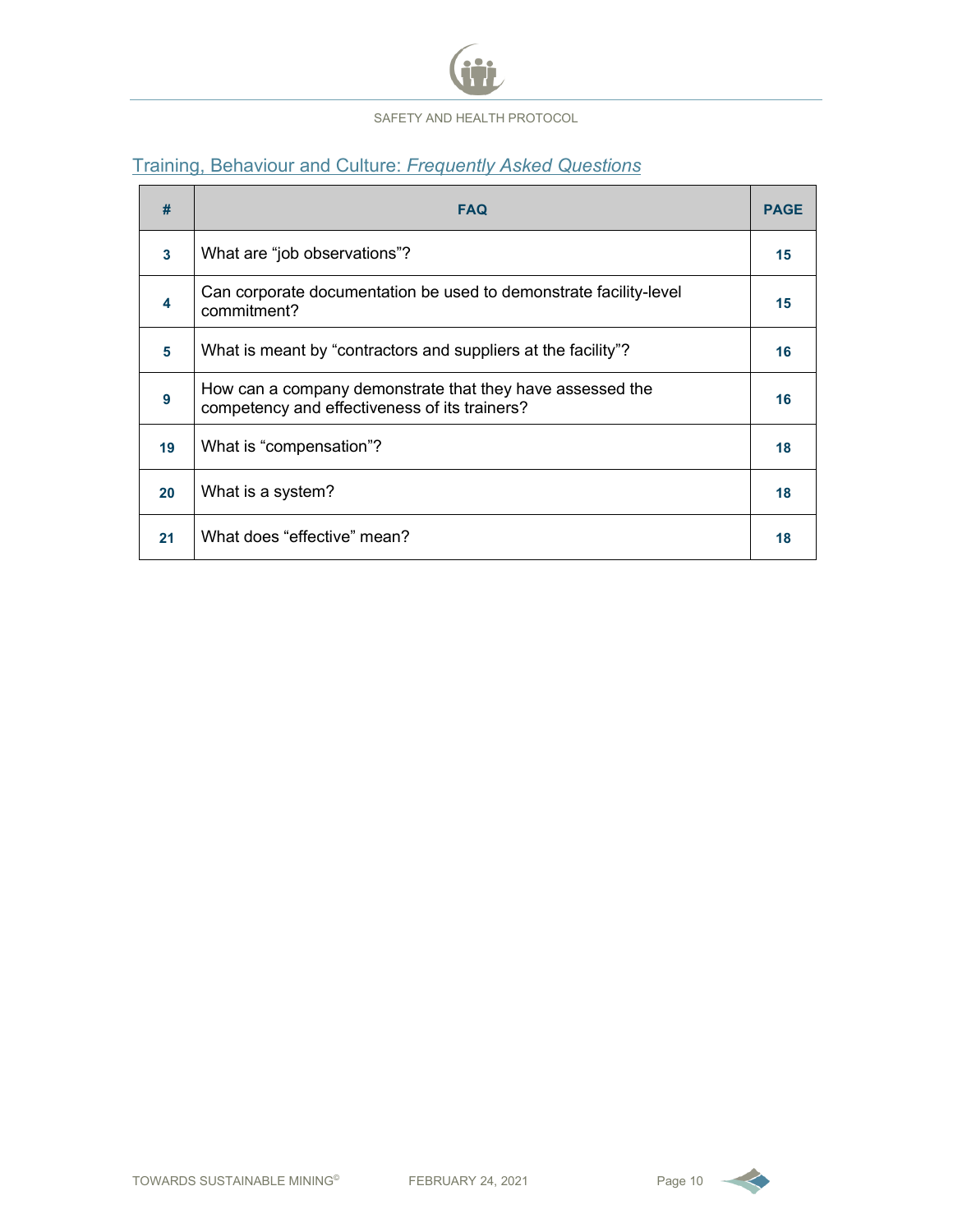# **4. MONITORING AND REPORTING**

### **Purpose**

To confirm that safety and health performance is regularly monitored and reported both internally and externally.

# Monitoring and Reporting: *Assessment Criteria*

| <b>LEVEL</b> | <b>CRITERIA</b>                                                                                                                                                                                                                                                                                                                                                                                                                                                                                                                                                                                                                                                                                                                                                                                                                                                                                                                                                                                                                                                                                                                                                                                                                                                                                                                                                                                                                                    |  |
|--------------|----------------------------------------------------------------------------------------------------------------------------------------------------------------------------------------------------------------------------------------------------------------------------------------------------------------------------------------------------------------------------------------------------------------------------------------------------------------------------------------------------------------------------------------------------------------------------------------------------------------------------------------------------------------------------------------------------------------------------------------------------------------------------------------------------------------------------------------------------------------------------------------------------------------------------------------------------------------------------------------------------------------------------------------------------------------------------------------------------------------------------------------------------------------------------------------------------------------------------------------------------------------------------------------------------------------------------------------------------------------------------------------------------------------------------------------------------|--|
| C.           | The facility does not meet all Level B criteria.<br>$\bullet$                                                                                                                                                                                                                                                                                                                                                                                                                                                                                                                                                                                                                                                                                                                                                                                                                                                                                                                                                                                                                                                                                                                                                                                                                                                                                                                                                                                      |  |
| В            | 1. Some basic training, safety and health metrics are monitored and reported to<br>facility management on a regular basis, going beyond regulatory<br>requirements.<br>Key performance indicators are reported or posted within the facility.<br>2.<br>3.<br>The company has developed an action plan to meet all Level A requirements.                                                                                                                                                                                                                                                                                                                                                                                                                                                                                                                                                                                                                                                                                                                                                                                                                                                                                                                                                                                                                                                                                                            |  |
| A            | 1. Documented safety and health monitoring and reporting occurs.<br>a. Performance metrics are clearly defined, consistently applied, regularly<br>assessed (including against broader industry performance) and internally<br>reported.<br>b. Performance metrics are used to analyze trends for informing decisions and<br>guiding continuous improvement.<br>c. A monitoring program includes tracking and internal reporting of leading<br>and lagging indicators, safety and health and industrial hygiene inspection<br>and monitoring, health surveillance, and incident investigation and follow-<br>up.<br>d. A safety and health audit program is in place and compliance audits and<br>management system audits are conducted in accordance with the audit<br>plan.<br>e. The monitoring and audit programs include a focus on high consequence<br>hazards.<br>The facility assesses the adequacy and effectiveness of its safety and<br>f.<br>health management system annually and makes recommendations on how<br>to make continual improvement<br>g. Regular management review of safety and health performance takes place<br>for the purpose of continual improvement and to inform decision-making.<br>h. Results of workplace monitoring, inspection and follow-up action are<br>recorded and communicated within the facility.<br>Safety and health performance is communicated to the public at least once<br>i.<br>per year. |  |
| AA           | An internal audit has been conducted to determine whether the safety and<br>1.<br>health data and information collection, compilation and reporting meets the<br>requirements of Level A.                                                                                                                                                                                                                                                                                                                                                                                                                                                                                                                                                                                                                                                                                                                                                                                                                                                                                                                                                                                                                                                                                                                                                                                                                                                          |  |

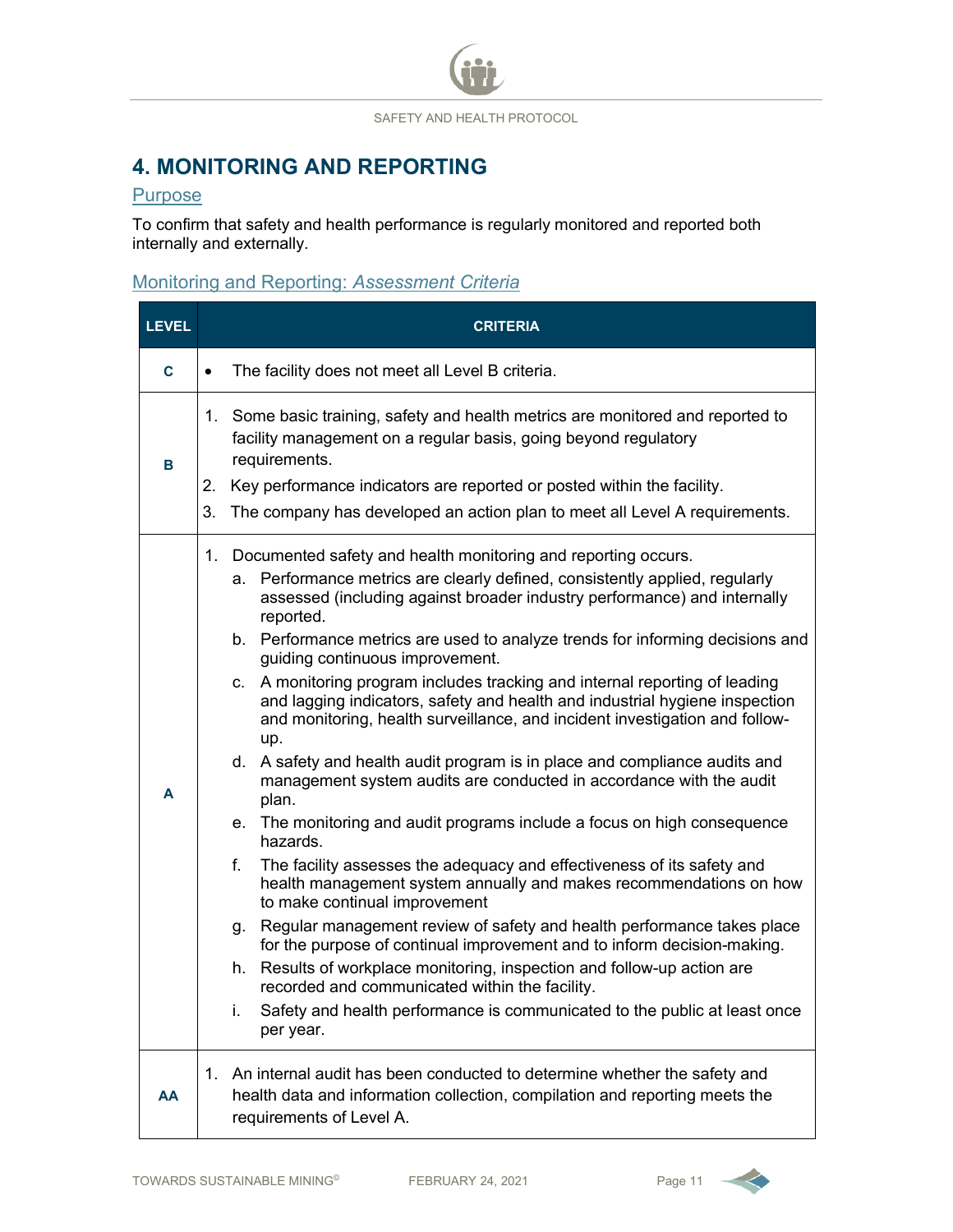

#### Monitoring and Reporting: *Frequently Asked Questions*

| #                | <b>FAQ</b>                                                                                                                                            |    |
|------------------|-------------------------------------------------------------------------------------------------------------------------------------------------------|----|
| $\blacktriangle$ | Can corporate documentation be used to demonstrate facility-level<br>commitment?                                                                      | 15 |
| 10               | What is meant by health surveillance?                                                                                                                 | 16 |
| 13               | What is the expected focus of audit activities?                                                                                                       | 17 |
| 14               | Can a company or facility achieve a Level AAA on satisfactory completion<br>of an external audit, without having completed a Level AA internal audit? | 17 |
| 15               | For how long are internal and external audits valid?                                                                                                  | 17 |
| 18               | What is "workplace monitoring"?                                                                                                                       | 18 |
| 20               | What is a system?                                                                                                                                     | 18 |
| 21               | What does "effective" mean?                                                                                                                           | 18 |
| 27               | What are "thresholds" and "triggers"?                                                                                                                 | 19 |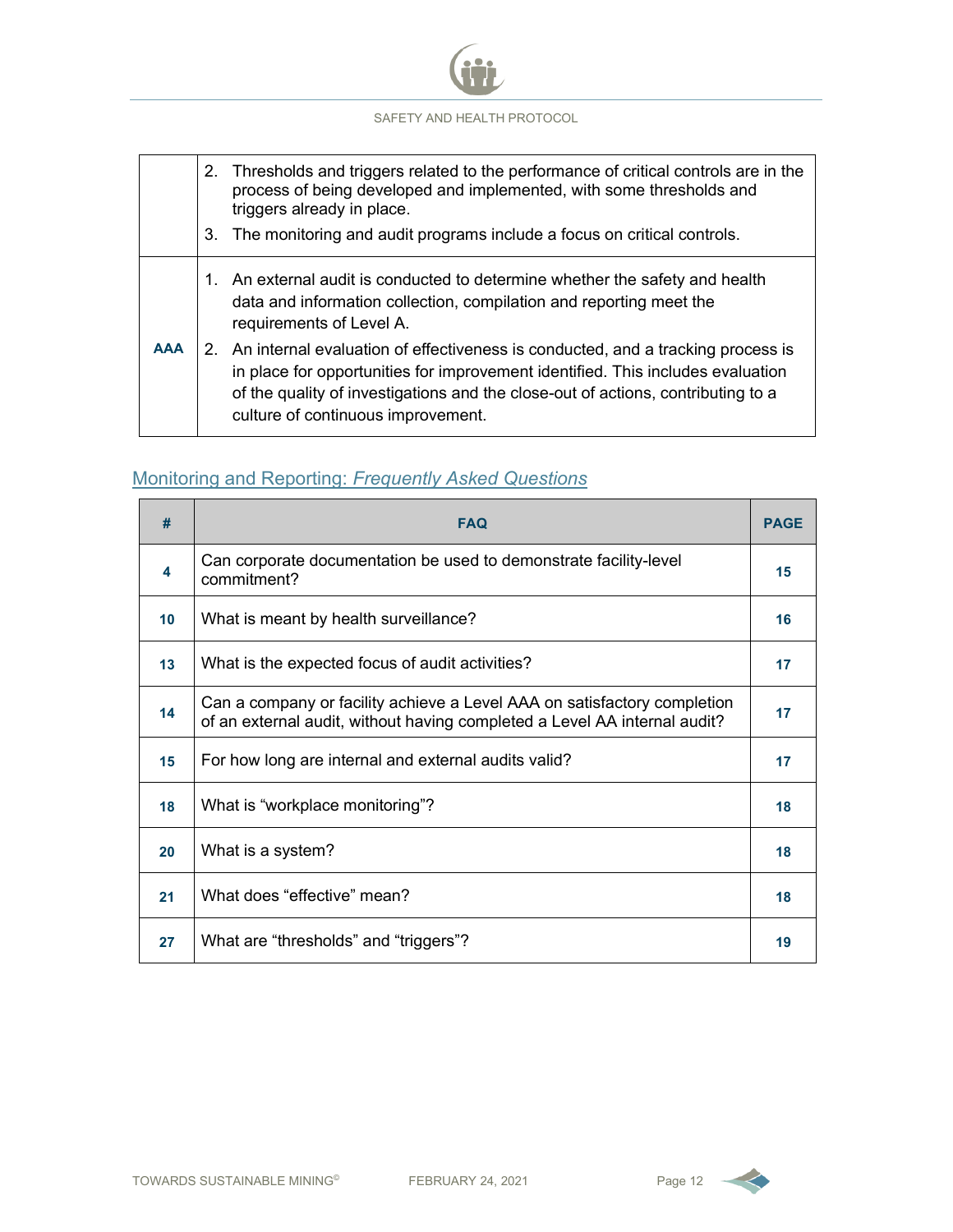# **5. PERFORMANCE**

#### **Purpose**

Recognizing that zero harm is the ultimate goal for all facilities, the purpose of this indicator is to confirm that continual improvement targets have been established at each facility to move toward zero harm and that performance relative to targets is assessed. If a facility has had a fatality within the reporting year, it is not eligible for Level A or higher.

#### Performance: *Assessment Criteria*

| <b>LEVEL</b> | <b>CRITERIA</b>                                                                                                                                                                                                                                                                                                                    |  |  |  |
|--------------|------------------------------------------------------------------------------------------------------------------------------------------------------------------------------------------------------------------------------------------------------------------------------------------------------------------------------------|--|--|--|
| C            | The facility does not meet all Level B criteria.                                                                                                                                                                                                                                                                                   |  |  |  |
| B            | Safety and health performance targets are set for employees of the facility.<br>1.<br>Targets are communicated to employees.<br>2.<br>3.<br>The company has developed an action plan to meet all Level A requirements.                                                                                                             |  |  |  |
| A            | Performance targets include on-site contractors.<br>1.<br>Facility management is involved in reviewing and improving performance<br>2 <sub>1</sub><br>relative to targets.<br>Performance results are communicated to employees and on-site contractors.<br>3.<br>The facility has not had a fatality in the reporting year.<br>4. |  |  |  |
| <b>AA</b>    | Performance targets are set for both leading and lagging indicators.<br>1.<br>Senior company management reviews performance against facility targets<br>2.<br>and associated improvement plans.<br>3.<br>The facility (or company) benchmarks its safety and health performance<br>against its peers.                              |  |  |  |
| <b>AAA</b>   | The facility has consistently met its continual improvement performance<br>1.<br>targets (at least 3 of the last 4 years) and is fatality free over the entire four-<br>year period.<br>The facility externally audits its safety and health performance to ensure<br>2 <sub>1</sub><br>accuracy and reliability.                  |  |  |  |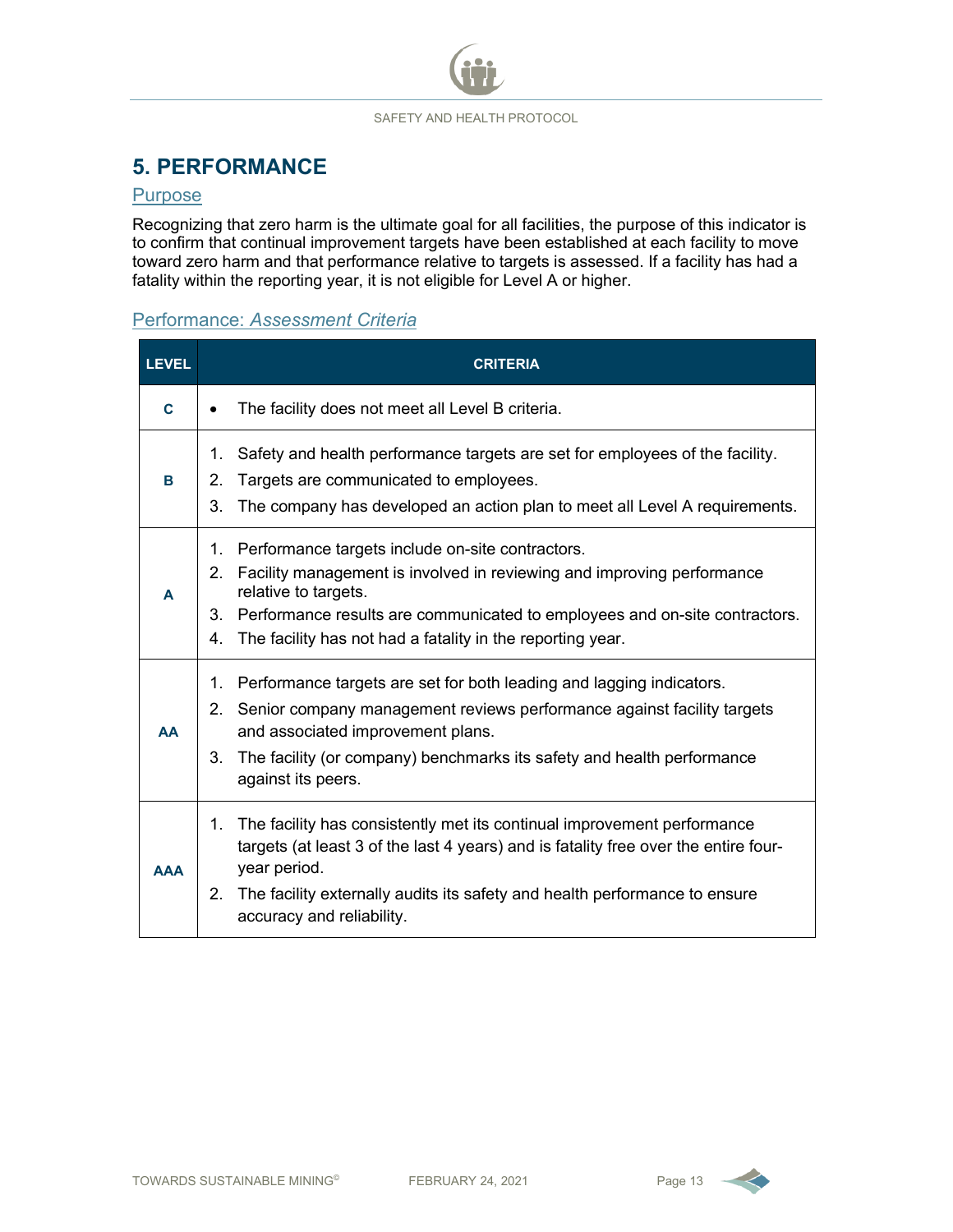

# Performance: *Frequently Asked Questions*

| #              | <b>FAQ</b>                                                                                                                                            |    |
|----------------|-------------------------------------------------------------------------------------------------------------------------------------------------------|----|
| 4              | Can corporate documentation be used to demonstrate facility-level<br>commitment?                                                                      | 15 |
| 5              | What is meant by "contractors and suppliers at the facility"?                                                                                         | 16 |
| 6              | What level of benchmarking is adequate?                                                                                                               | 16 |
| $\overline{7}$ | What would prevent a facility from achieving a level A for indicator 5?                                                                               | 16 |
| 8              | What is the expected focus of audit activities?                                                                                                       | 16 |
| 14             | Can a company or facility achieve a Level AAA on satisfactory completion<br>of an external audit, without having completed a Level AA internal audit? | 17 |
| 15             | For how long are internal and external audits valid?                                                                                                  | 17 |
| 16             | How is "senior management" defined?                                                                                                                   | 17 |
| 20             | What is a system?                                                                                                                                     | 18 |

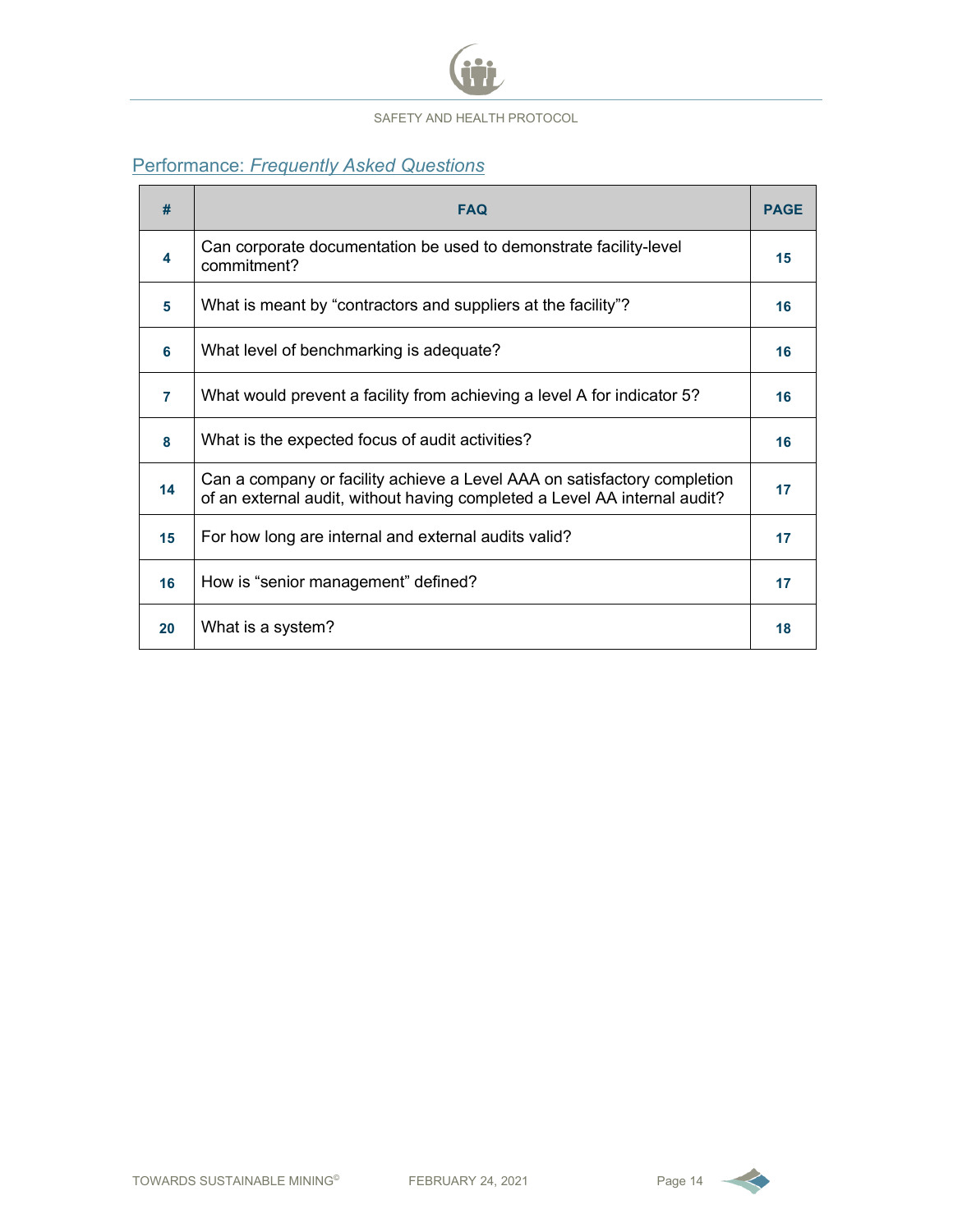

# **APPENDIX 1: FREQUENTLY ASKED QUESTIONS**

#### Protocol-Specific Guidance

#### *1. What is Hazard Identification and Risk Assessment (HIRA)?*

HIRA is a documented process that ensures that all safety and health hazards have been identified, the level of risk assessed, and controls put into place to manage the risk. A typical HIRA process includes the following.

- Site surveys
- Hierarchy of controls
- Risk register
- HAZOP and Failsafe processes
- Management of Change
- Job Safety Analysis
- Field-based risk assessments (or similar)
- Identification of events with a reasonable potential to result in a life altering injury or occupational disease

To demonstrate that a facility has "hazard identification, risk assessment and control processes" in place, it is expected the facility would have documented processes to identify hazards, assess associated risks and identify appropriate controls. A documented or electronic risk register would identify site hazards and controls in place to address the hazards, and the facility would have a risk assessment tool or process that can be applied at the field level.

#### *2. How do you determine if safety and health commitments are consistent with the MAC Safety and Health Framework?*

The MAC Safety and Health Framework establishes a number of commitments that MAC member companies agree to follow. The spirit and intent of a company's safety and health commitments should be consistent with the spirit and intent of the MAC Safety and Health Framework. While it is not required that corporate commitments include all of the specific commitments identified in the Framework, the commitments should demonstrate general support and alignment with the MAC Safety and Health Framework, without expressly referring to it.

#### *3. What are "Job Observations"?*

Job Observations help to eliminate unsafe or hazardous acts and conditions. It actively encourages the whole workforce to be involved and therefore generates greater safety awareness both individually and collectively. It is a process normally performed by supervision and management with the involvement of the workforce. There are four fundamental steps in a Job Observation process:

- (1) plan to observe
- (2) observe a task
- (3) provide positive feedback or reinstruction back to the worker(s)
- (4) look for a commitment to continue to perform the work in a healthy and safe manner

The observation process can be used to check in on the effectiveness of hazard identification and risk assessment programs as well as health and safety management systems (e.g. field level risk assessments, procedures, training, rules and standards, results of safety investigations).

#### *4. Can corporate documentation be used to demonstrate facility-level commitment?*

Written senior management commitment at the corporate level (e.g. a corporate policy) can only be accepted as evidence during a facility-level self-assessment or TSM verification if it is

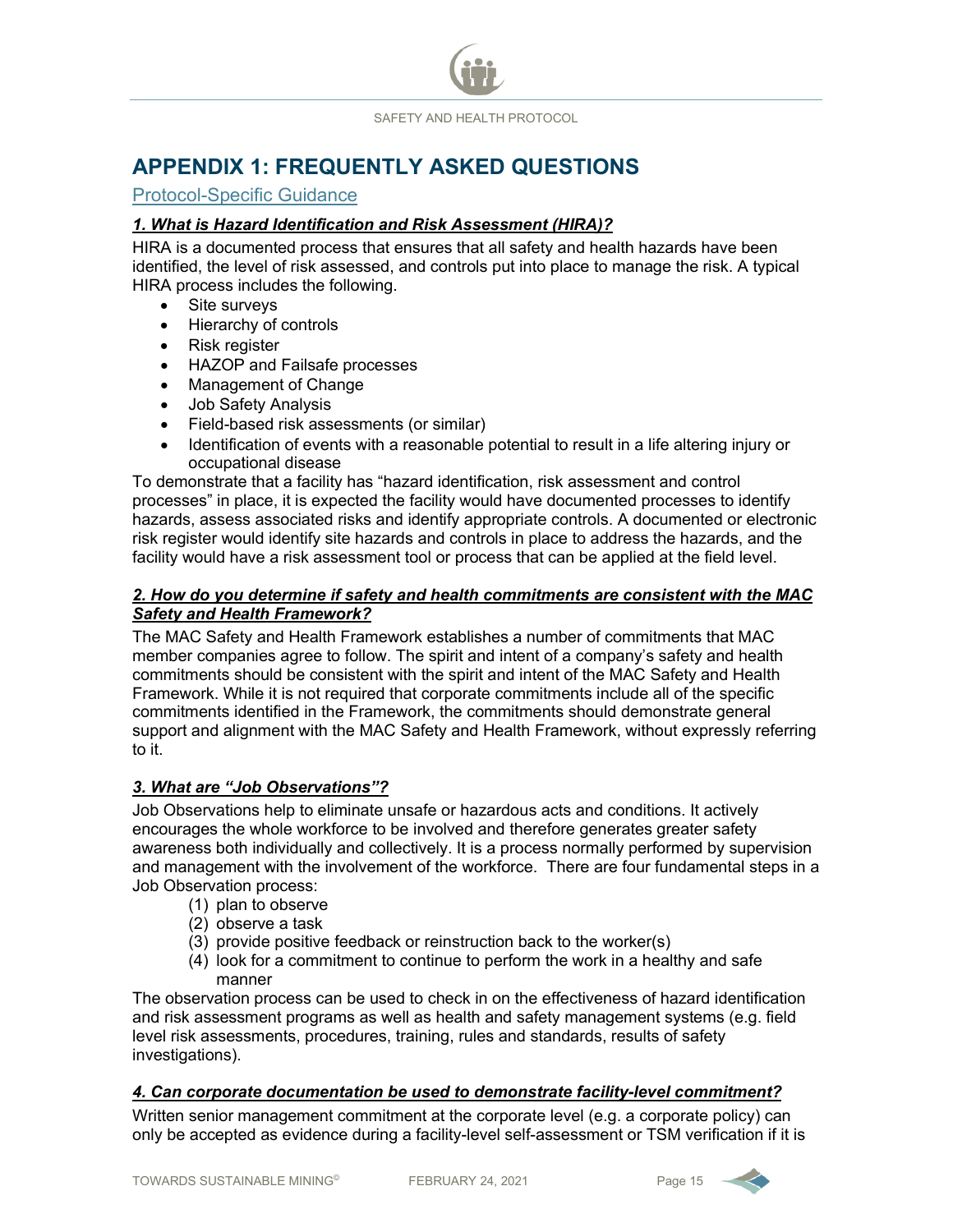

accompanied by evidence that the corporate commitment is being applied and adhered to at the facility level. There must be evidence of a link between the corporate documentation and facility-level practices. If this linkage is established, then the corporate documentation can be accepted as evidence of facility-level commitment.

#### *5. What is meant by "contractors and suppliers at the facility"?*

This term refers to vendors and contractors who work at the site or who physically enter the site. It is expected that a facility communicates relevant health and safety commitments to those contractors and suppliers who work at or physically enter the site.

#### *6. What level of benchmarking is adequate?*

Recognizing the limitations of doing so, for Indicator 5: Performance (Level AA), it is expected that the facility or company will compare its safety and health performance with the performance of others on a regular basis (i.e. within the last three years). Facilities or companies can use any of a number of methods or sources to obtain these comparative data including, for example, use published industry data (where available), compilation of publicly available data, participation in benchmarking studies or initiation of benchmarking studies.

#### *7. What would prevent a facility from achieving a level A for indicator 5?*

Facilities that have experienced an occupational fatality within the reporting year are not eligible for level A or higher for indicator 5 (performance). An occupational fatality is defined as the death of an employee, contractor or visitor because of a work-related incident arising from an activity under management control.

#### *8. What is meant by "control"?*

This term refers to an act, object (engineered) or system (combination of act and object) intended to prevent or mitigate an unwanted event or to reduce or eliminate the consequences of an unwanted event.

For more information, see: ICMM. 2015. *Health and Safety Critical Control Management*. <http://www.icmm.com/website/publications/pdfs/health-and-safety/8570.pdf>

#### *9. How can a facility demonstrate that trainers are qualified to deliver safety and health training program?*

Considerations for determining whether a person is qualified include, but are not limited to:

- Previous training experience
- Previous experience in performing the task or activity
- Exam or acknowledgment from the facility on trainer competency
- Knowledge and specific safety and health-related training, formal education, training and third-party credentials
- Demonstrated history in performing the task that is the subject of the training program.

#### *10. What is meant by health surveillance?*

Occupational health surveillance is the analysis of health information intended to identify problems resulting from occupational exposures that require prevention activities. Surveillance functions as a feedback loop to the employer. Surveillance uses screening results from a group of employees, or single employee, to look for abnormal trends in health status. A review of group results helps to identify potential exposure problems and assess the effectiveness of existing worksite controls and preventive strategies. Personal medical histories of employees must be kept confidential.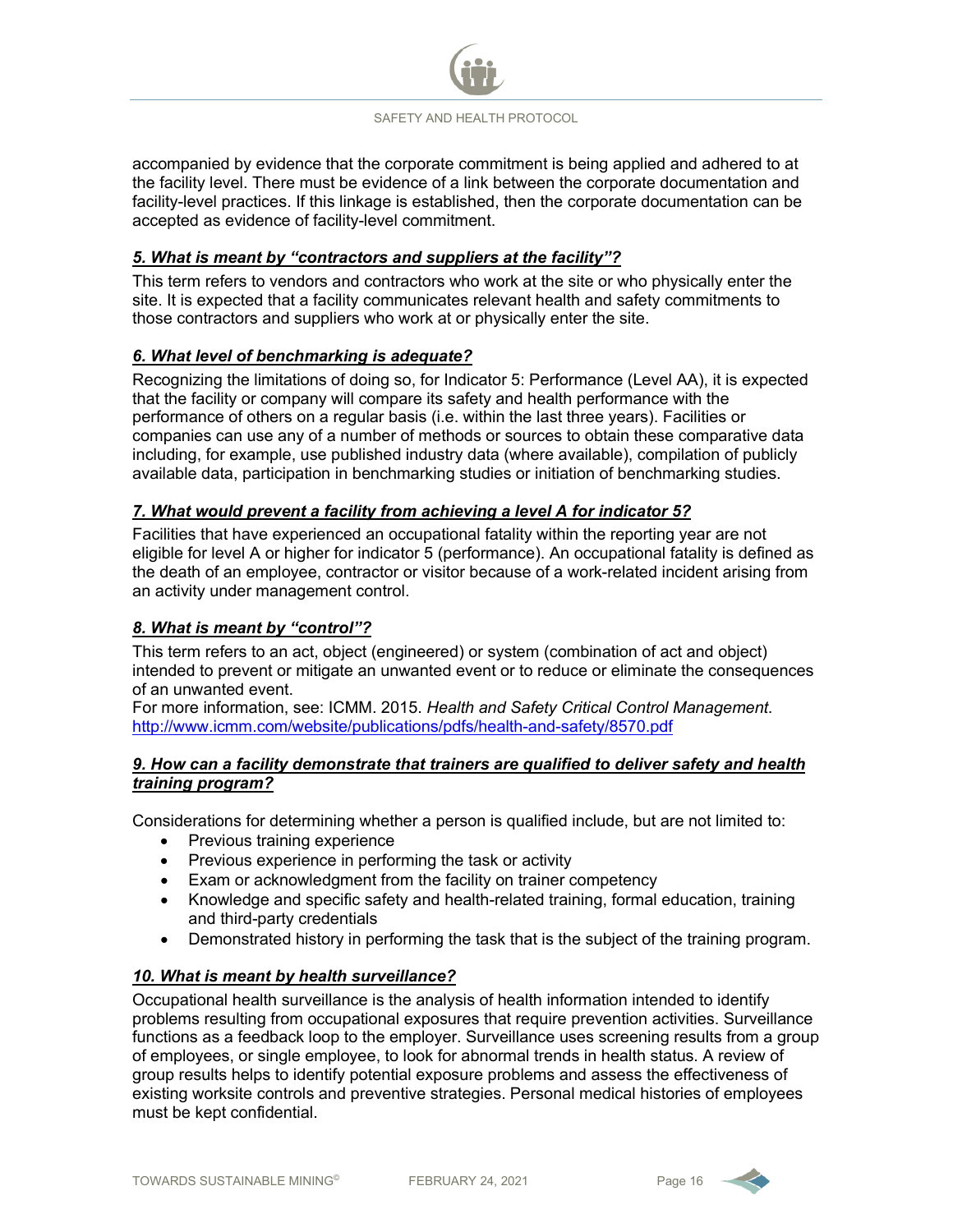

#### *11. What could be included in an industrial hygiene program?*

Typically, an industrial hygiene program will consist of the following:

- Anticipation of potential exposures arising from workplace activities (e.g. purchasing and use of hazardous substances)
- Identification (sometimes called recognition) of exposures by qualitative means (e.g. workplace walk-through surveys)
- Evaluation of identified exposures by monitoring and sampling of contaminants (qualitative and quantitative against applicable criteria)
- Control of exposures to acceptable levels (a hierarchy of control is used)
- Effectiveness of controls are they working as intended to reduce or eliminate exposures

#### *12. What is meant by a qualified hygienist?*

To achieve Level AA for Indicator 2, the facility must be able to demonstrate that its industrial hygiene risks and controls have been reviewed by a qualified hygienist. To achieve Level AAA for Indicator 2, the facility must be able to demonstrate that its industrial hygiene program is overseen by a qualified hygienist. These reviews should be conducted by, or under the direction of, a person who is qualified based on knowledge, training and/or experience in accordance with recognized occupational hygiene practice.

#### AUDIT

#### *13. What is the expected focus of audit activities?*

For Indicator 4: Monitoring and Reporting, it is expected that audit activities would assess the processes in place for collecting, compiling and reporting safety and health data and information to confirm that defined processes are in place and to test that these processes are being consistently applied.

For Indicator 5: Performance (Level AAA), it is expected that external audit activities would test the robustness and accuracy of collected safety and health performance data by reviewing the base data that are collected, testing that these data were accurately screened and entered into a database, and conducting a data review of the aggregate numbers.

#### *14. Can a company or facility achieve a Level AAA on satisfactory completion of an external audit, without having completed a Level AA internal audit?*

Yes, because the TSM Performance Indicator assessment is a snapshot in time of a company's or facility's status as relates to each specific performance indicator. Assigning a rating of Level AA or AAA is based on whether an audit is internal or external. A company or facility does not need to do an internal audit (qualifying for a rating of Level AA) before receiving a rating of Level AAA for an external audit.

#### *15. For how long are internal and external audits valid?*

An internal or external audit that was completed within the last three (3) years meets the requirements for an internal or external audit as required by Level AA or Level AAA in many of the indicators of this protocol.

#### *16. How can a facility set objectives and performance requirements for critical controls?*

Defining critical controls' objectives, performance requirements and how performance is verified in practice is an important step in critical control management. A company can start by defining the objective of the critical control to fully understand the role, expectations and outcomes of the control. The performance requirements are the standards to which a control

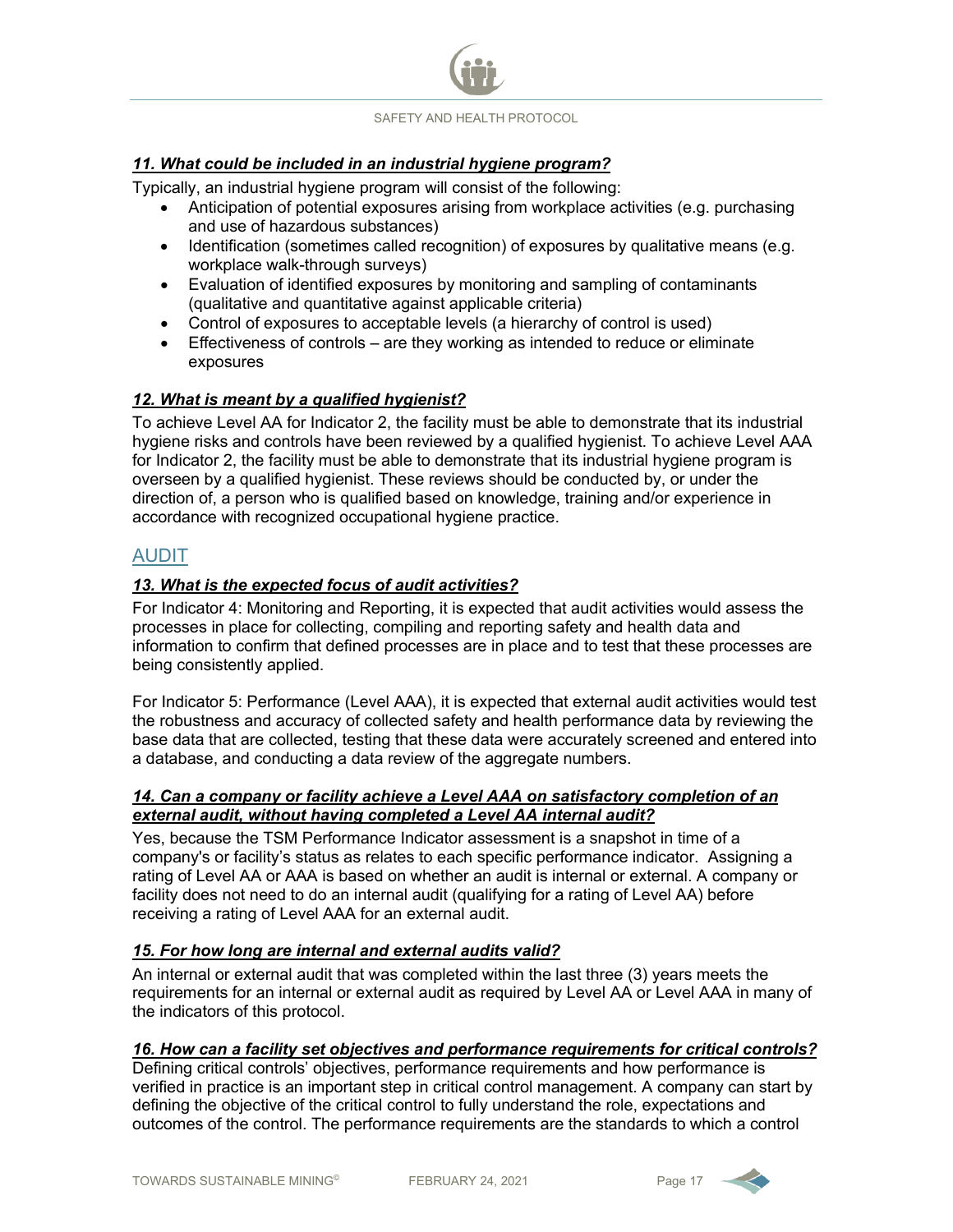must perform, consist of an action and a value. Performance requirements for a control may already exist within company documents. This can be determined by reviewing the relevant processes, procedures, maintenance manuals and other support documents. Industry standards may also help to determine performance requirements. However, caution should be applied as industry-wide standards may not be specific or relate directly to the context of the control. Performance requirements should be specific, measurable, appropriate and realistic. It is also important to define the level of performance that would initiate immediate action to shut down or change an operation or to signal that improvements to the critical control are required. For more information, see: ICMM. 2015. *Critical Control Management Implementation Guide*. <http://www.icmm.com/website/publications/pdfs/health-and-safety/8570.pdf>

#### **TERMINOLOGY**

#### *17. How is "senior management" defined?*

For the purposes of safety and health performance measurement, senior management refers to the most senior level of management at the facility level (e.g., General Manager, Site Manager, etc.). Where the protocol requires that accountability for safety and health be assigned at all levels, the expectation would be that accountabilities at the site and at the business unit, regional or corporate level be defined (depending on the corporate structure and location of headquarters). Verification of this requirement will not require engagement with corporate headquarters located outside of Canada or North America.

#### *18. What is meant by "planning"?*

Planning includes activities such as identifying hazards, assessing risk, and determining controls; identifying and having access to applicable legal requirements; and, establishing and maintaining documented objectives and supporting programs at relevant functions and levels within the facility (adapted from OHSAS 18001:2007).

#### *19. What is "workplace monitoring"?*

Workplace monitoring may include, but is not limited to, such items as workplace examination, industrial hygiene monitoring, fitness for duty monitoring, ambient workplace conditions, or other similar activities.

#### *20. What is "compensation"?*

Compensation is defined as the total rewards package provided to employees.

#### *21. What is a system?*

A system, or "management system", represents processes that collectively provide a systematic framework for ensuring that tasks are performed correctly, consistently and effectively to achieve a specified outcome and to drive continual improvement in performance. A systems approach to management requires an assessment of what needs to be done, planning to achieve the objective, implementation of the plan and review of performance in meeting the set objective. A management system also considers necessary personnel, resources and documentation requirements. Other definitions associated with systems are:

- **Policy:** The expression of management's commitment to a particular issue area that presents the stance of the company to interested external parties.
- **Practice:** Informal, undocumented approaches to carrying out a task.
- **Procedure:** A repeatable description of how a task is to be carried out.

#### *22. What does "effective" mean?*

Where the term "effective" is used, it requires the element to be operational in order that

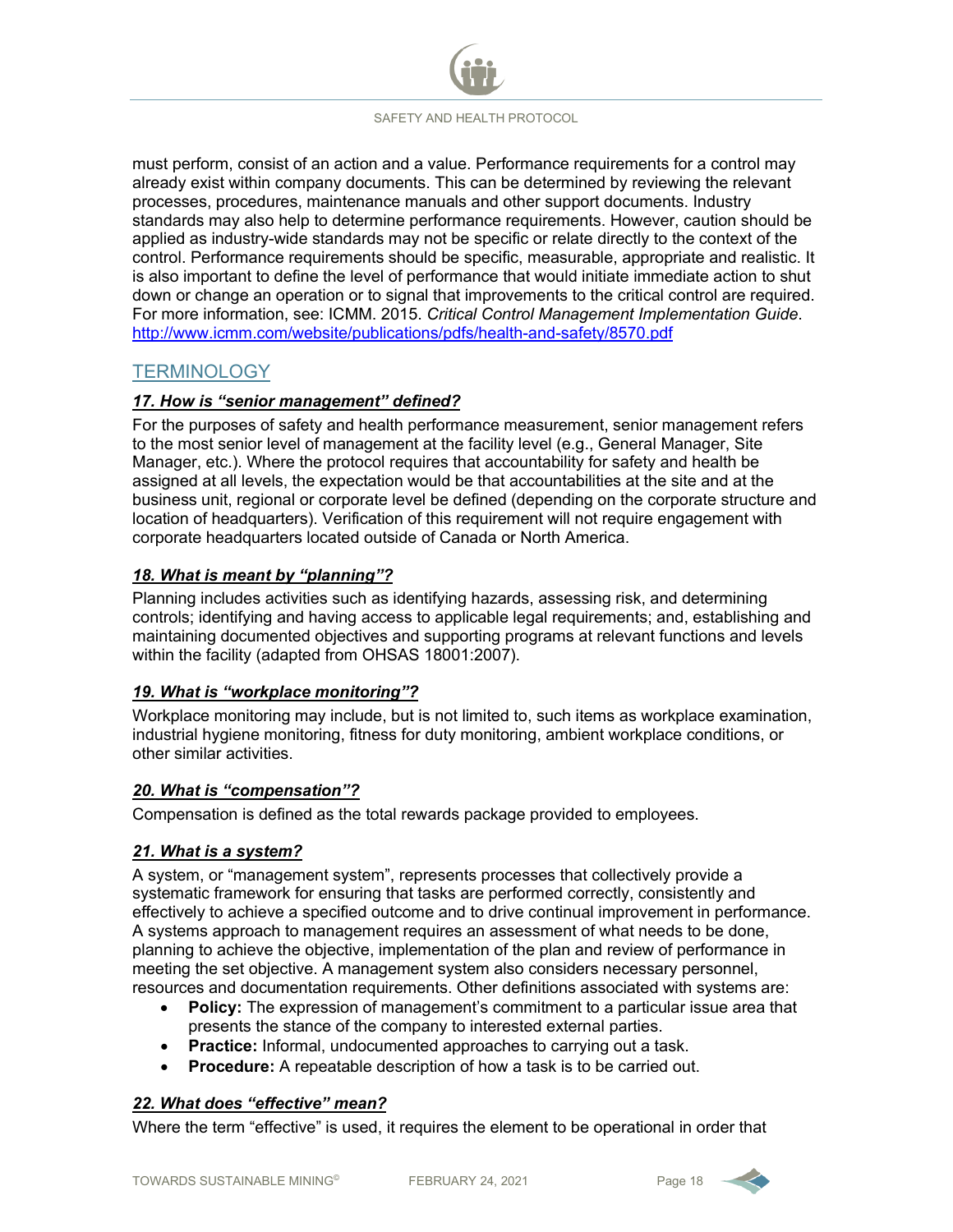desired outcomes can be achieved.

#### *23. What does "accountability" mean?*

Accountability means that the safety and health management system must identify the party who is ultimately answerable for safety and health performance and the development and implementation of the safety and health management system at the facility. This accountability cannot be delegated. Resources are available to the accountable party to ensure proper systems (training, equipment, communications, etc.) are in place to effectively meet their safety and health goals.

#### *24. What does "responsibility" mean?*

Responsibility means that, within the safety and health management system, specific safetyand health-related requirements and tasks are identified and assigned to specific positions within the facility. It is important that responsibilities are clearly communicated so that each position understands what is expected of them.

#### *25. What are "critical controls", "mitigating controls" and "underpinning controls"?*

As indicated in FAQ 8, a control is an act, object or system intended to prevent or mitigate an unwanted event or to reduce or eliminate the consequences of an unwanted event.

- A critical control is one that is crucial to preventing or mitigating the consequences of a material unwanted event. The absence or failure of a critical control would significantly increase risk despite the existence of other controls. A control that prevents more than one unwanted event or mitigates more than one consequence is normally classified as critical. A critical mitigating control eliminates or reduces to within an acceptable threshold the consequences of the material unwanted event.
- A mitigating control is one that eliminates or reduces the consequences of the unwanted event.
- An underpinning control is an activity or mechanism that is not critical (i.e. does not represent a direct barrier to an unwanted event) but is important in maintaining or supporting the effectiveness of critical controls. These might include training systems, monitoring activities, and operating or response plans. This is a broad category that may include activities within the management systems that support having the critical control able to do what is required, such as inspections, and that may provide information for verification of the status of the critical control.

For more information, see: ICMM. 2015. *Health and Safety Critical Control Management*. <http://www.icmm.com/website/publications/pdfs/health-and-safety/8570.pdf> and ICMM. 2015. *Critical Control Management Implementation Guide*. <http://www.icmm.com/website/publications/pdfs/health-and-safety/8570.pdf>

#### *26. What is a "bowtie analysis"?*

A bowtie analysis (BTA) is an analytical method for identifying and reviewing controls intended to prevent or mitigate a specific unwanted event. For more information, see: ICMM. 2015. *Health and Safety Critical Control Management*. <http://www.icmm.com/website/publications/pdfs/health-and-safety/8570.pdf>

#### *27. What are "thresholds" and "triggers"?*

Companies are responsible for defining thresholds of unacceptable critical control performance. Performance below those thresholds should trigger action, which might vary from an investigation to an order to immediately stop the relevant work processes. For more information, see: ICMM. 2015. *Health and Safety Critical Control Management*. <http://www.icmm.com/website/publications/pdfs/health-and-safety/8570.pdf>

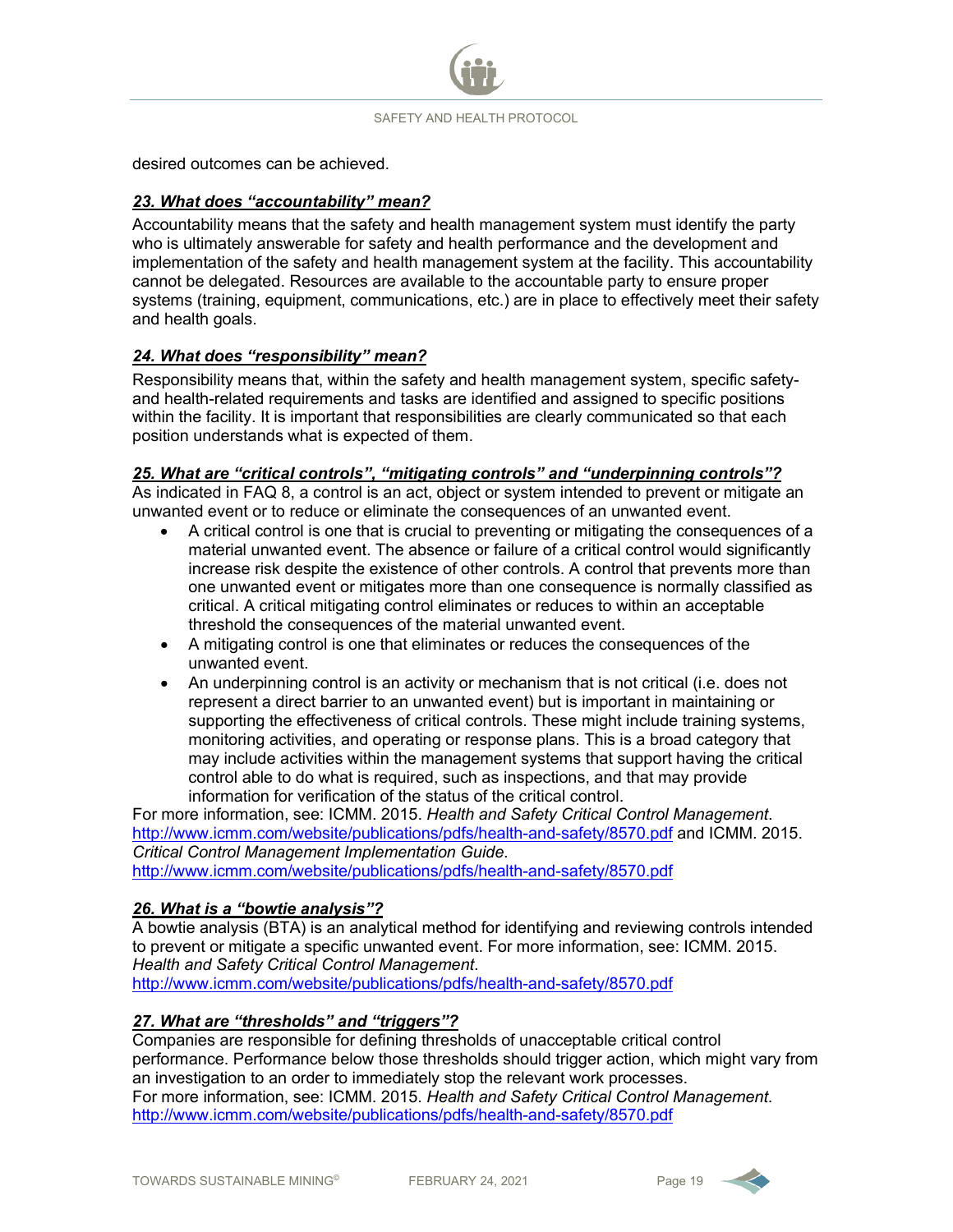

#### **USEFUL REFERENCES**

ICMM. 2009. *Leadership Matters: Elimination of Fatalities.* <https://www.icmm.com/website/publications/pdfs/health-and-safety/512.pdf>

ICMM. 2015. *Health and Safety Critical Control Management*. <http://www.icmm.com/website/publications/pdfs/health-and-safety/8570.pdf>

ICMM. 2015. *Critical Control Management Implementation Guide*. <http://www.icmm.com/website/publications/pdfs/health-and-safety/8570.pdf>

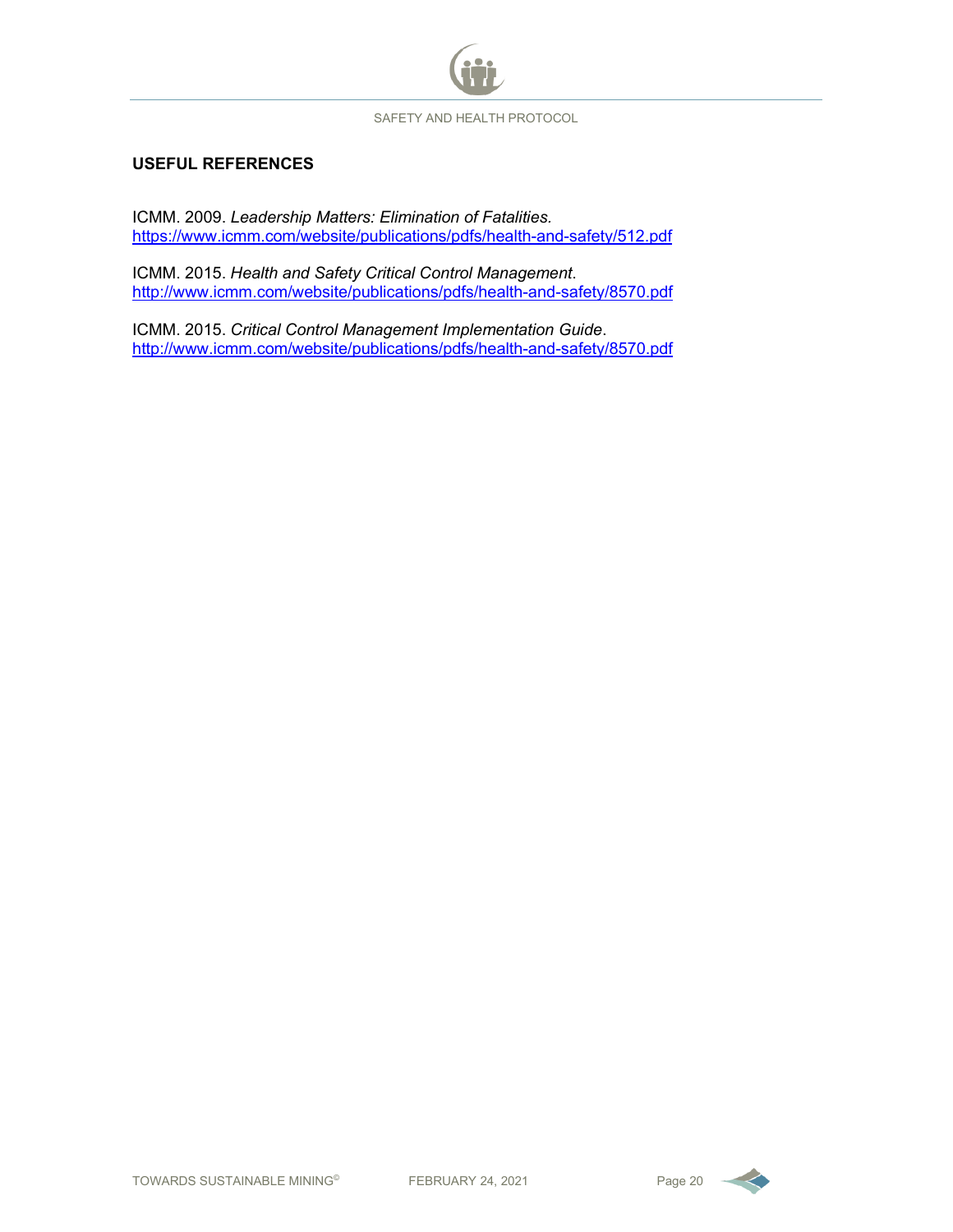#### *APPENDIX 2: TSM SELF ASSESSMENT CHECKLIST*

**Safety and Health** 

| <b>Facility Name:</b> | Company Name:   |  |
|-----------------------|-----------------|--|
| Assessed By:          | Date Submitted: |  |

| Supporting Documentation / Evidence: |                 |  |  |
|--------------------------------------|-----------------|--|--|
| NAME OF DOCUMENT                     | <b>LOCATION</b> |  |  |
|                                      |                 |  |  |
|                                      |                 |  |  |
|                                      |                 |  |  |
|                                      |                 |  |  |
|                                      |                 |  |  |
|                                      |                 |  |  |
|                                      |                 |  |  |
|                                      |                 |  |  |

| Interviewees: |                 |             |                 |  |  |  |  |  |
|---------------|-----------------|-------------|-----------------|--|--|--|--|--|
| <b>NAME</b>   | <b>POSITION</b> | <b>NAME</b> | <b>POSITION</b> |  |  |  |  |  |
|               |                 |             |                 |  |  |  |  |  |
|               |                 |             |                 |  |  |  |  |  |
|               |                 |             |                 |  |  |  |  |  |
|               |                 |             |                 |  |  |  |  |  |

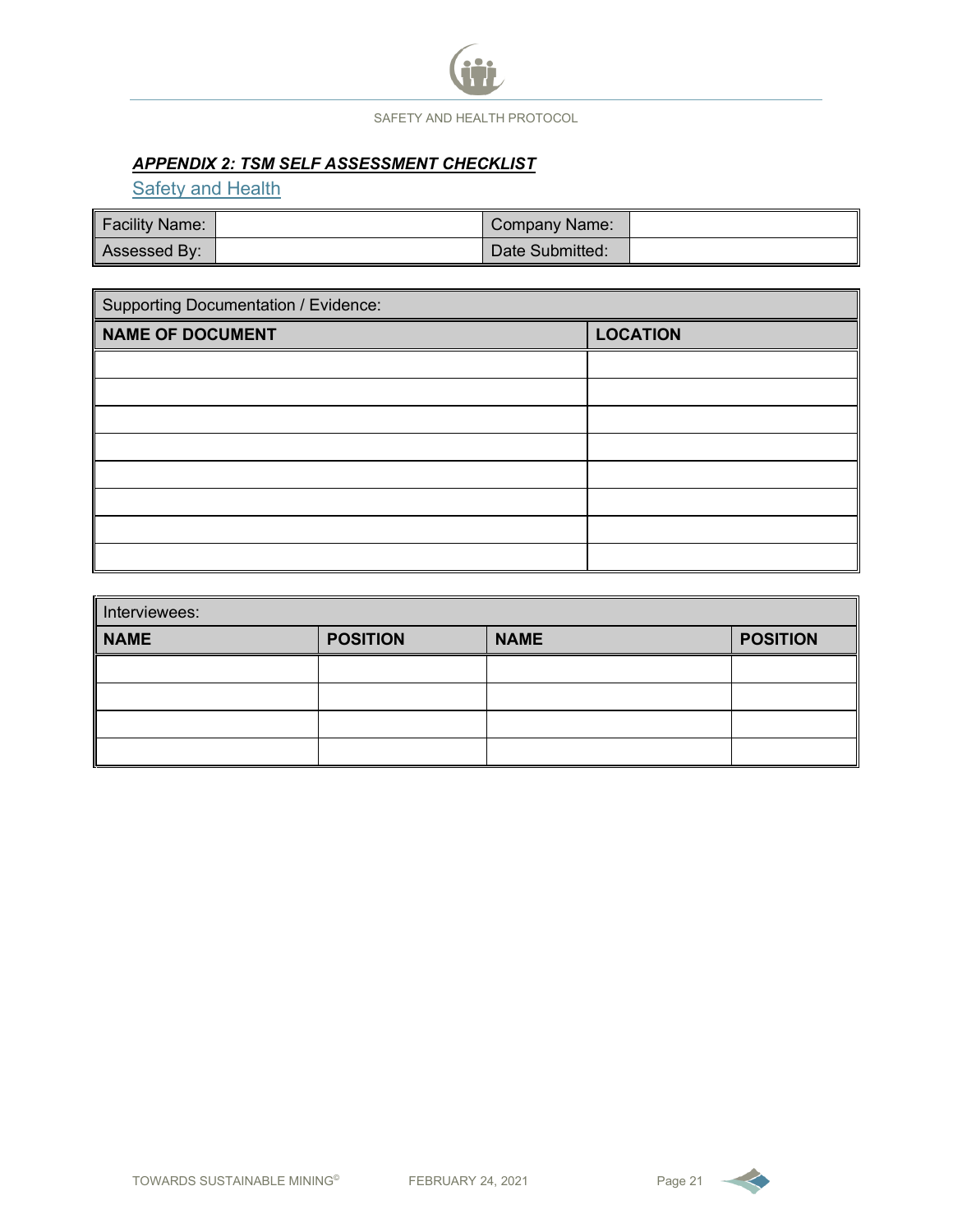

|                          | <b>QUESTION</b>                                                                                                | Y | N | <b>NA</b> | <b>DESCRIPTION &amp; EVIDENCE</b>                                                                                                  |
|--------------------------|----------------------------------------------------------------------------------------------------------------|---|---|-----------|------------------------------------------------------------------------------------------------------------------------------------|
|                          | <b>INDICATOR 1: COMMITMENT AND ACCOUNTABILITY</b>                                                              |   |   |           |                                                                                                                                    |
|                          |                                                                                                                |   |   |           |                                                                                                                                    |
|                          | Is demonstrated commitment to safety<br>1.                                                                     |   |   |           |                                                                                                                                    |
|                          | and health evident, including<br>commitments related to fatality                                               |   |   |           |                                                                                                                                    |
|                          | preventions?                                                                                                   |   |   |           |                                                                                                                                    |
|                          | Is a senior management representative<br>2.<br>accountable for safety and health?                              |   |   |           |                                                                                                                                    |
| Indicator 1<br>Level B   | Has the company developed an action<br>3.<br>plan to meet all Level A requirements?                            |   |   |           |                                                                                                                                    |
|                          |                                                                                                                |   |   |           | If you have answered "Yes" to all the Level B questions, continue to the Level A questions. If you have not answered "Yes" to all  |
|                          | the Level B questions, assess the facility as a Level C.                                                       |   |   |           |                                                                                                                                    |
|                          | Are commitments defined and authorized<br>1.                                                                   |   |   |           |                                                                                                                                    |
|                          | by the company's senior management<br>and consistent with the intent of the MAC                                |   |   |           |                                                                                                                                    |
|                          | Safety and Health Framework?                                                                                   |   |   |           |                                                                                                                                    |
|                          | Is there a process in place to ensure that<br>2.<br>employees, contractors, and suppliers                      |   |   |           |                                                                                                                                    |
|                          | who work at the facility are aware of the                                                                      |   |   |           |                                                                                                                                    |
|                          | company's safety and health                                                                                    |   |   |           |                                                                                                                                    |
|                          | commitments?<br>3.<br>Are accountabilities and responsibilities                                                |   |   |           |                                                                                                                                    |
|                          | understood at all levels?                                                                                      |   |   |           |                                                                                                                                    |
| Indicator 1<br>Level A   |                                                                                                                |   |   |           | If you have answered "Yes" to all the Level A questions, continue to the Level AA questions. If you have not answered "Yes" to all |
|                          | the Level A questions, assess the facility as a Level B.<br>Has an internal audit been conducted to<br>$1_{-}$ |   |   |           |                                                                                                                                    |
|                          | determine:                                                                                                     |   |   |           |                                                                                                                                    |
|                          |                                                                                                                |   |   |           |                                                                                                                                    |
|                          |                                                                                                                |   |   |           |                                                                                                                                    |
|                          | The degree of consistency that the<br>a.                                                                       |   |   |           |                                                                                                                                    |
|                          | commitments are applied with respect to<br>the intent of the MAC Safety and Health                             |   |   |           |                                                                                                                                    |
|                          | Framework?                                                                                                     |   |   |           |                                                                                                                                    |
|                          | Whether accountabilities and<br>b.                                                                             |   |   |           |                                                                                                                                    |
|                          | responsibilities are understood?<br>Whether the commitments to safety and<br>c.                                |   |   |           |                                                                                                                                    |
|                          | health have been communicated to                                                                               |   |   |           |                                                                                                                                    |
|                          | employees, contractors, and suppliers                                                                          |   |   |           |                                                                                                                                    |
|                          | at the facility?<br>Whether processes are in place to<br>d.                                                    |   |   |           |                                                                                                                                    |
|                          | ensure that employees, contractors, and                                                                        |   |   |           |                                                                                                                                    |
|                          | suppliers who work at the facility are                                                                         |   |   |           |                                                                                                                                    |
|                          | aware of the safety and health<br>commitments?                                                                 |   |   |           |                                                                                                                                    |
|                          | Do employees at the facility demonstrate<br>2.                                                                 |   |   |           |                                                                                                                                    |
|                          | their commitment to safety and health?                                                                         |   |   |           |                                                                                                                                    |
| Indicator 1<br>Level AA  | to all the Level AA questions, assess the facility as a Level A.                                               |   |   |           | If you have answered "Yes" to all the Level AA questions, continue to the Level AAA questions. If you have not answered "Yes"      |
|                          | Has an external audit been conducted to<br>$1_{-}$                                                             |   |   |           |                                                                                                                                    |
|                          | determine:<br>The degree of consistency that the<br>a.                                                         |   |   |           |                                                                                                                                    |
|                          | commitments are applied with respect                                                                           |   |   |           |                                                                                                                                    |
| Indicator 1<br>Level AAA | to the intent of the MAC Safety and                                                                            |   |   |           |                                                                                                                                    |
|                          | <b>Health Framework?</b>                                                                                       |   |   |           |                                                                                                                                    |

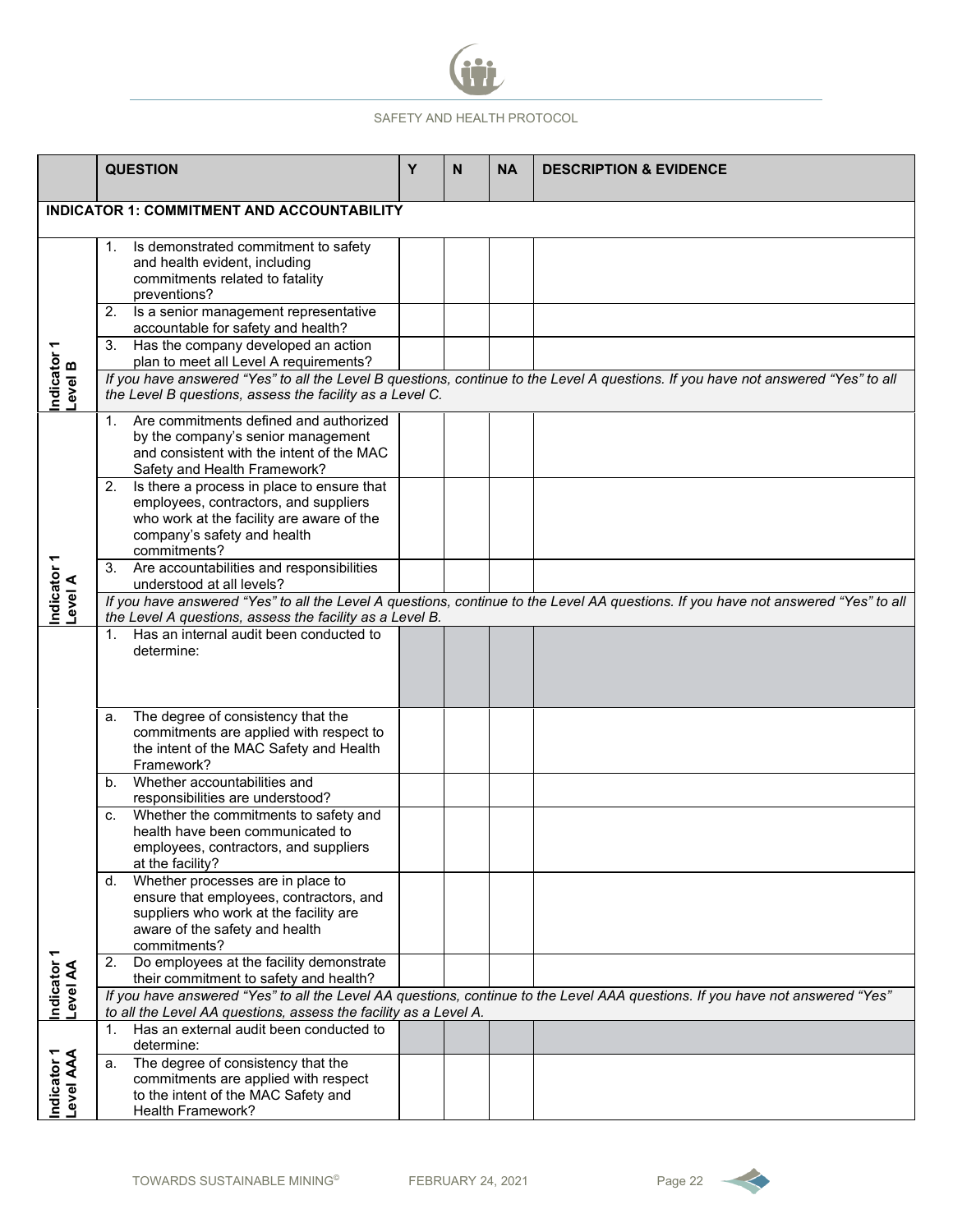

|                        | <b>QUESTION</b>                                                                                                                                                      | Y | N  | <b>NA</b> | <b>DESCRIPTION &amp; EVIDENCE</b>                                                                                                 |
|------------------------|----------------------------------------------------------------------------------------------------------------------------------------------------------------------|---|----|-----------|-----------------------------------------------------------------------------------------------------------------------------------|
|                        | Whether accountabilities and<br>b.<br>responsibilities are understood?                                                                                               |   |    |           |                                                                                                                                   |
|                        | Whether the commitments to safety and<br>C.<br>health have been communicated to<br>employees, contractors, and suppliers<br>at the facility?                         |   |    |           |                                                                                                                                   |
|                        | d. The effectiveness of the process in place<br>to ensure that employees, contractors,<br>and suppliers who work at the facility are<br>aware of the commitments?    |   |    |           |                                                                                                                                   |
|                        | all the Level AAA questions, assess the facility as a Level AA.                                                                                                      |   |    |           | If you have answered "Yes" to all the Level AAA questions, assess the facility as a Level AAA. If you have not answered "Yes" to  |
|                        | <b>ASSESSED LEVEL OF PERFORMANCE</b><br><b>FOR INDICATOR 1</b>                                                                                                       |   |    |           | Level: ___________                                                                                                                |
|                        |                                                                                                                                                                      |   |    |           |                                                                                                                                   |
|                        | Question                                                                                                                                                             | Y | N. | <b>NA</b> | <b>Description &amp; Evidence</b>                                                                                                 |
|                        | <b>INDICATOR 2: PLANNING AND IMPLEMENTATION</b>                                                                                                                      |   |    |           |                                                                                                                                   |
|                        | 1. Have some safety and health<br>management systems been established,<br>including a clear incident notification and<br>investigation process?                      |   |    |           |                                                                                                                                   |
|                        | 2. Are risk control tools identified and<br>available?                                                                                                               |   |    |           |                                                                                                                                   |
|                        | Has the facility identified the most<br>3.<br>common tasks?                                                                                                          |   |    |           |                                                                                                                                   |
|                        | 4. Are standard operating procedures and<br>safe work practices in place for the<br>facility's most common tasks?                                                    |   |    |           |                                                                                                                                   |
|                        | Has the company developed an action<br>5.<br>plan to meet all Level A requirements?                                                                                  |   |    |           |                                                                                                                                   |
| Indicator 2<br>Level B | the Level B questions, assess the facility as a Level C.                                                                                                             |   |    |           | If you have answered "Yes" to all the Level B questions, continue to the Level A questions. If you have not answered "Yes" to all |
|                        | Is a documented safety and health<br>1.<br>management system established,<br>implemented, and maintained? At a<br>minimum, does it incorporate:                      |   |    |           |                                                                                                                                   |
|                        | Objectives and targets, with supporting<br>a.<br>plans to achieve them?                                                                                              |   |    |           |                                                                                                                                   |
|                        | A hazard identification, risk assessment<br>b <sub>1</sub><br>(HIRA) and control processes?                                                                          |   |    |           |                                                                                                                                   |
|                        | Identification of high consequence<br>c.<br>hazards and related critical controls?                                                                                   |   |    |           |                                                                                                                                   |
|                        | An industrial hygiene program?<br>d.                                                                                                                                 |   |    |           |                                                                                                                                   |
|                        | Defined roles and responsibilities for<br>е.                                                                                                                         |   |    |           |                                                                                                                                   |
|                        | safety and health management?                                                                                                                                        |   |    |           |                                                                                                                                   |
|                        | Workplace inspections?<br>f.<br>Maintenance of safety and health<br>g.                                                                                               |   |    |           |                                                                                                                                   |
|                        | records?                                                                                                                                                             |   |    |           |                                                                                                                                   |
| Indicator 2<br>Level A | Are resources assigned to establish,<br>2.<br>implement, maintain, and improve the<br>safety and health management system<br>and validate effectiveness of controls? |   |    |           |                                                                                                                                   |

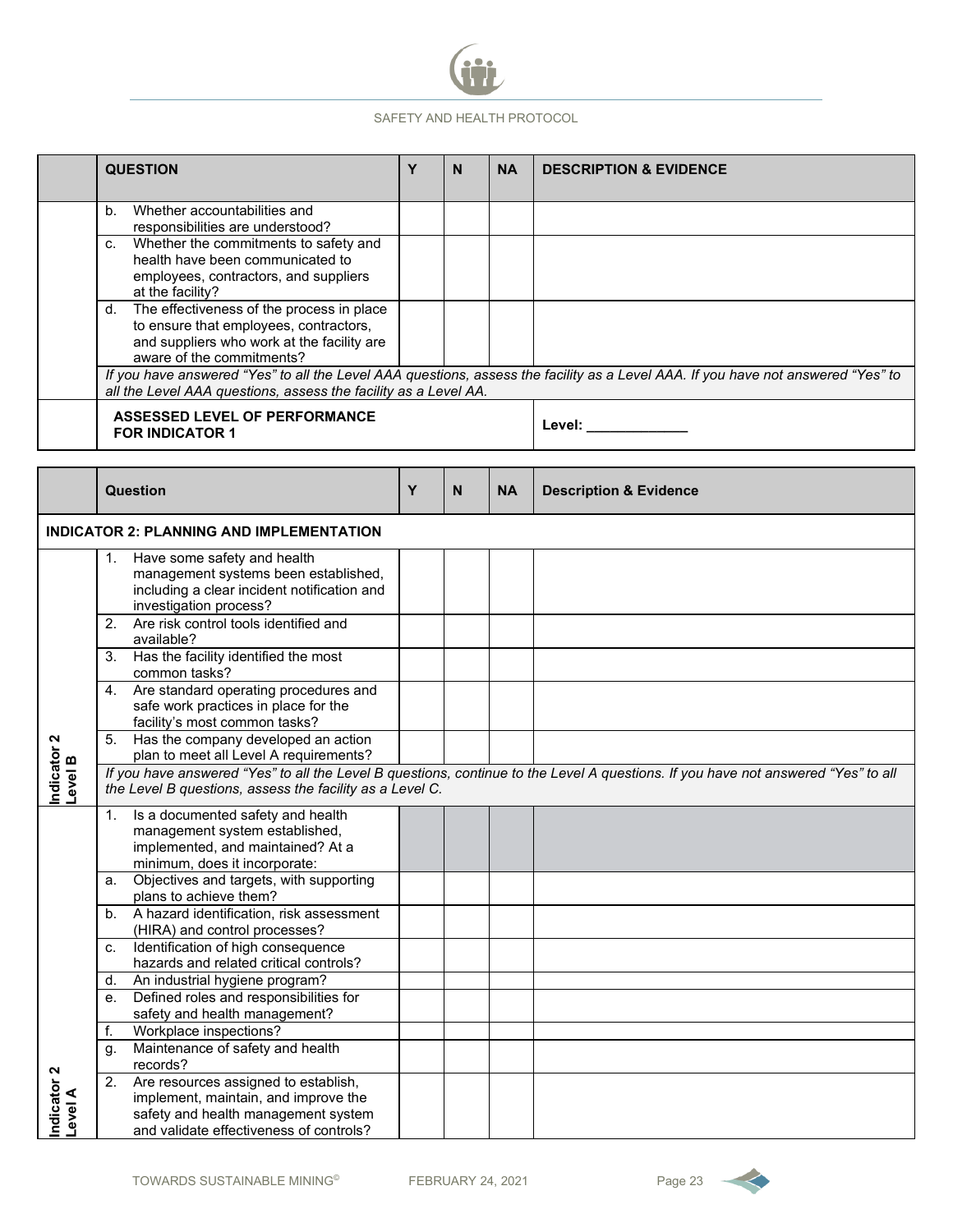

|                             | <b>Question</b>                                                                                                                                                                                                                                | Y | N | <b>NA</b> | <b>Description &amp; Evidence</b>                                                                                                  |
|-----------------------------|------------------------------------------------------------------------------------------------------------------------------------------------------------------------------------------------------------------------------------------------|---|---|-----------|------------------------------------------------------------------------------------------------------------------------------------|
|                             |                                                                                                                                                                                                                                                |   |   |           | If you have answered "Yes" to all the Level A questions, continue to the Level AA questions. If you have not answered "Yes" to all |
|                             | the Level A questions, assess the facility as a Level B.<br>1. Has an internal audit been conducted to<br>determine whether planning and<br>implementation of the safety and health<br>management system meets the<br>requirements of Level A? |   |   |           |                                                                                                                                    |
|                             | Have industrial hygiene risks and<br>2.<br>controls been reviewed by a qualified<br>hygienist?                                                                                                                                                 |   |   |           |                                                                                                                                    |
| Indicator 2<br>Level AA     | Has the facility verified that critical<br>3.<br>controls are in place and functioning, and<br>does the definition of critical controls<br>differentiate between critical controls,<br>mitigating controls and underpinning<br>controls?       |   |   |           |                                                                                                                                    |
|                             | to all the Level AA questions, assess the facility as a Level A.                                                                                                                                                                               |   |   |           | If you have answered "Yes" to all the Level AA questions, continue to the Level AAA questions. If you have not answered "Yes"      |
|                             | Has an external audit been conducted to<br>1.<br>determine whether planning and<br>implementation of the safety and health<br>management system meets the<br>requirements of Level A?                                                          |   |   |           |                                                                                                                                    |
|                             | 2.<br>Is the industrial hygiene program subject<br>to the oversight of a qualified hygienist?                                                                                                                                                  |   |   |           |                                                                                                                                    |
| Indicator 2<br>Level AAA    | Have facility-specific and especially<br>3.<br>hazardous tasks been identified, and<br>critical controls for those tasks identified<br>through an established controls<br>identification methodology (e.g., bowtie<br>analysis)?               |   |   |           |                                                                                                                                    |
|                             | all the Level AAA questions, assess the facility as a Level AA.                                                                                                                                                                                |   |   |           | If you have answered "Yes" to all the Level AAA questions, assess the facility as a Level AAA. If you have not answered "Yes" to   |
|                             | <b>ASSESSED LEVEL OF PERFORMANCE</b><br><b>FOR INDICATOR 2</b>                                                                                                                                                                                 |   |   |           | Level: <b>All According to the US</b>                                                                                              |
|                             |                                                                                                                                                                                                                                                |   |   |           |                                                                                                                                    |
|                             | <b>Question</b>                                                                                                                                                                                                                                | Y | N | <b>NA</b> | <b>Description &amp; Evidence</b>                                                                                                  |
|                             | <b>INDICATOR 3: TRAINING, BEHAVIOUR AND CULTURE</b>                                                                                                                                                                                            |   |   |           |                                                                                                                                    |
|                             | Has basic training on safety and health<br>1.<br>hazards and risks, including high<br>consequence tasks, been provided at the<br>facility and are training records<br>maintained?                                                              |   |   |           |                                                                                                                                    |
|                             | Has the company developed an action<br>2.<br>plan to meet all Level A requirements?                                                                                                                                                            |   |   |           |                                                                                                                                    |
| Level B                     | the Level B questions, assess the facility as a Level C.                                                                                                                                                                                       |   |   |           | If you have answered "Yes" to all the Level B questions, continue to the Level A questions. If you have not answered "Yes" to all  |
| ndicat Indicator 3<br>Level | Is a planned, documented, and functional<br>1.<br>safety and health training program in<br>place that includes:                                                                                                                                |   |   |           |                                                                                                                                    |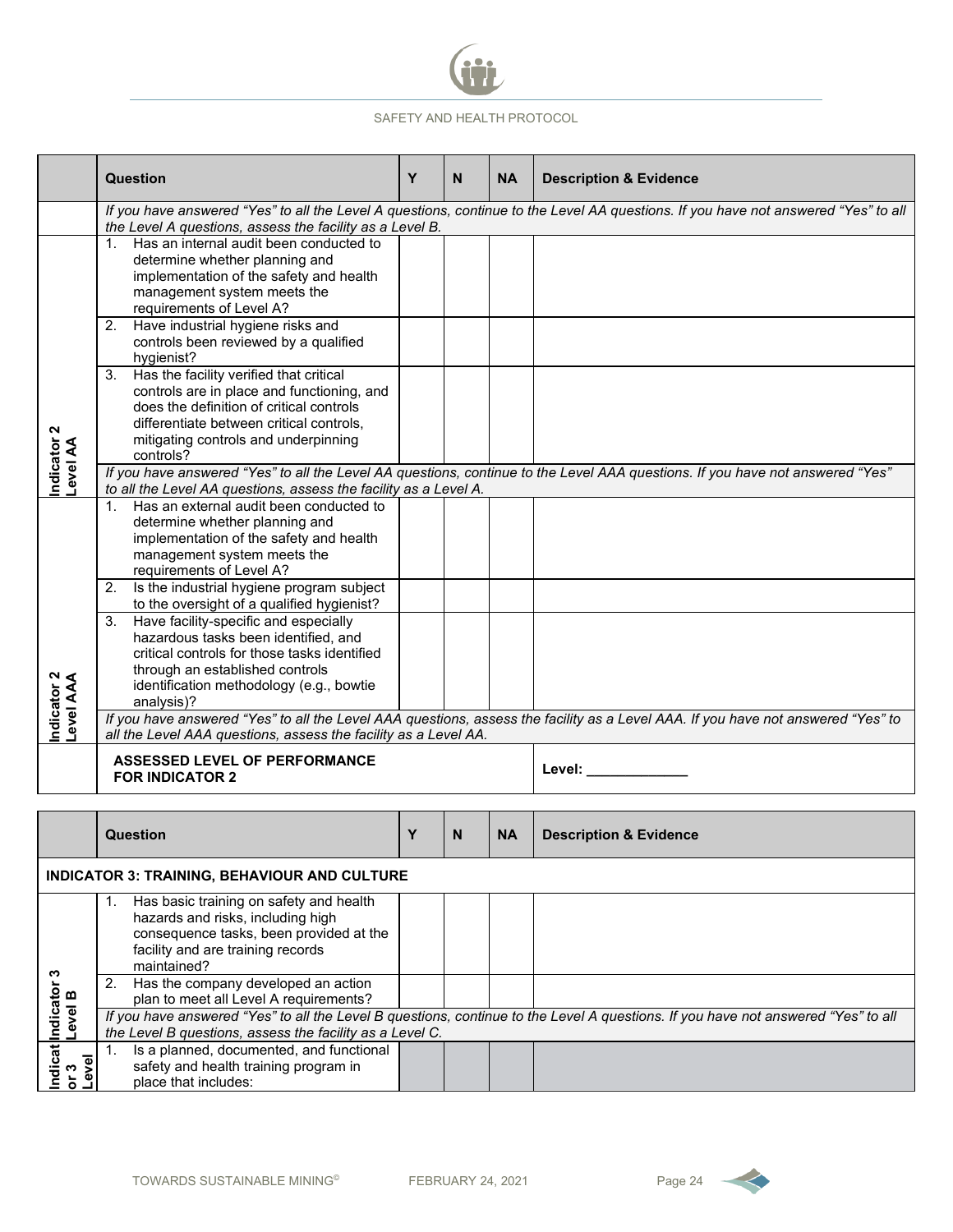

|                          | <b>Question</b>                                                                                                                                                                         | Y | N | <b>NA</b> | <b>Description &amp; Evidence</b>                                                                                                 |
|--------------------------|-----------------------------------------------------------------------------------------------------------------------------------------------------------------------------------------|---|---|-----------|-----------------------------------------------------------------------------------------------------------------------------------|
|                          | Training needs analysis for employees,<br>a.<br>including consideration of required skills<br>and competencies, and Orientation for<br>employees, on-site contractors, and<br>visitors? |   |   |           |                                                                                                                                   |
|                          | The training program is implemented and<br>b.<br>includes a mechanism for review?                                                                                                       |   |   |           |                                                                                                                                   |
|                          | Training records are maintained?<br>C.                                                                                                                                                  |   |   |           |                                                                                                                                   |
|                          | Resources are assigned to implement<br>d.                                                                                                                                               |   |   |           |                                                                                                                                   |
|                          | and maintain the training program?                                                                                                                                                      |   |   |           |                                                                                                                                   |
|                          | Trainees are assessed for competency<br>е.<br>where tasks have safety and health<br>competency-based requirements?                                                                      |   |   |           |                                                                                                                                   |
|                          | Trainers are qualified to deliver safety<br>f.<br>and health training program?                                                                                                          |   |   |           |                                                                                                                                   |
|                          | Training includes hazard identification<br>g.                                                                                                                                           |   |   |           |                                                                                                                                   |
|                          | and control with a focus on prevention                                                                                                                                                  |   |   |           |                                                                                                                                   |
|                          | and proactive measures?                                                                                                                                                                 |   |   |           |                                                                                                                                   |
|                          | A job observation program supports and<br>h.                                                                                                                                            |   |   |           |                                                                                                                                   |
|                          | reinforces training to ensure routine<br>safety checks and coaching are in place                                                                                                        |   |   |           |                                                                                                                                   |
|                          | to encourage safe behaviour and work                                                                                                                                                    |   |   |           |                                                                                                                                   |
|                          | practices?                                                                                                                                                                              |   |   |           |                                                                                                                                   |
|                          | i.<br>Does the facility have mechanisms in                                                                                                                                              |   |   |           |                                                                                                                                   |
|                          | place for the participation of workers in                                                                                                                                               |   |   |           |                                                                                                                                   |
|                          | hazard identification, risk assessment                                                                                                                                                  |   |   |           |                                                                                                                                   |
|                          | and determination of controls and                                                                                                                                                       |   |   |           |                                                                                                                                   |
|                          | considering input from workers in setting<br>OH&S objectives?                                                                                                                           |   |   |           |                                                                                                                                   |
|                          | the Level A questions, assess the facility as a Level B.                                                                                                                                |   |   |           | If you have answered "Yes" to all the Level A questions, continue to the Level A questions. If you have not answered "Yes" to all |
|                          | Does the facility encourage<br>1.                                                                                                                                                       |   |   |           |                                                                                                                                   |
|                          | organizational engagement in key                                                                                                                                                        |   |   |           |                                                                                                                                   |
|                          | requirements for health and safety by                                                                                                                                                   |   |   |           |                                                                                                                                   |
|                          | integrating safety and health criteria into<br>core business processes and practices,                                                                                                   |   |   |           |                                                                                                                                   |
| Indicator 3<br>Level AA  | including:                                                                                                                                                                              |   |   |           |                                                                                                                                   |
|                          | The annual business plan?<br>a.                                                                                                                                                         |   |   |           |                                                                                                                                   |
|                          | Purchasing decisions?<br>b.                                                                                                                                                             |   |   |           |                                                                                                                                   |
|                          | Performance appraisal processes?<br>c.                                                                                                                                                  |   |   |           |                                                                                                                                   |
|                          | The compensation system (i.e.<br>d.                                                                                                                                                     |   |   |           |                                                                                                                                   |
|                          | compensation is affected by safety and                                                                                                                                                  |   |   |           |                                                                                                                                   |
|                          | health performance)?<br>Do the facility's programs promote and                                                                                                                          |   |   |           |                                                                                                                                   |
|                          | 2.<br>encourage health and wellness, including                                                                                                                                          |   |   |           |                                                                                                                                   |
|                          | mental health, and a healthy lifestyle?                                                                                                                                                 |   |   |           |                                                                                                                                   |
|                          |                                                                                                                                                                                         |   |   |           | If you have answered "Yes" to all the Level AA questions, continue to the Level AAA question. If you have not answered "Yes" to   |
|                          | the Level AA questions, assess the facility as a Level A.                                                                                                                               |   |   |           |                                                                                                                                   |
|                          | Is the commitment to safety and health<br>1.<br>visibly embedded throughout the facility?                                                                                               |   |   |           |                                                                                                                                   |
|                          | 2.<br>Does facility management visibly                                                                                                                                                  |   |   |           |                                                                                                                                   |
|                          | demonstrate commitment with one-on-                                                                                                                                                     |   |   |           |                                                                                                                                   |
| Indicator 3<br>Level AAA | one interactions with employees?                                                                                                                                                        |   |   |           |                                                                                                                                   |
|                          | 3.<br>Are trainers are assessed for                                                                                                                                                     |   |   |           |                                                                                                                                   |
|                          | effectiveness?                                                                                                                                                                          |   |   |           |                                                                                                                                   |

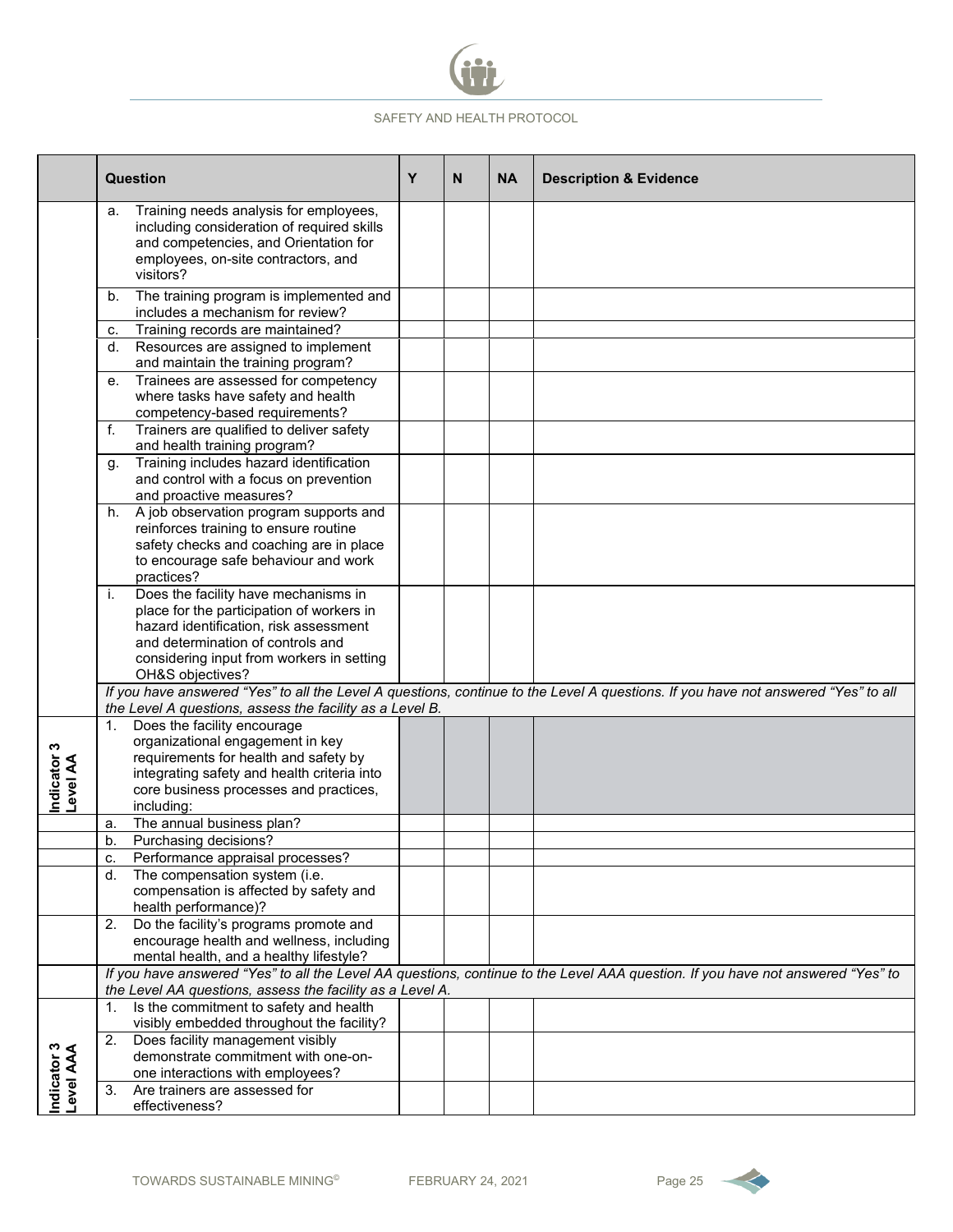

|                        | <b>Question</b>                                                                                                                                                                                                                                               | Y | N | <b>NA</b> | <b>Description &amp; Evidence</b>                                                                                                |  |  |
|------------------------|---------------------------------------------------------------------------------------------------------------------------------------------------------------------------------------------------------------------------------------------------------------|---|---|-----------|----------------------------------------------------------------------------------------------------------------------------------|--|--|
|                        | Is a program developed to support<br>4.<br>worker mental health and provide<br>assistance when required?                                                                                                                                                      |   |   |           |                                                                                                                                  |  |  |
|                        | all the Level AAA questions, assess the facility as a Level AA.                                                                                                                                                                                               |   |   |           | If you have answered "Yes" to all the Level AAA questions, assess the facility as a Level AAA. If you have not answered "Yes" to |  |  |
|                        | <b>ASSESSED LEVEL OF PERFORMANCE</b><br><b>FOR INDICATOR 3</b>                                                                                                                                                                                                |   |   |           | Level: __________                                                                                                                |  |  |
|                        | <b>Question</b>                                                                                                                                                                                                                                               | Y | N | <b>NA</b> | <b>Description &amp; Evidence</b>                                                                                                |  |  |
|                        | <b>INDICATOR 4: MONITORING AND REPORTING</b>                                                                                                                                                                                                                  |   |   |           |                                                                                                                                  |  |  |
|                        | Are some basic safety and health metrics<br>1.<br>monitored and reported to facility<br>management on a regular basis, beyond<br>regulatory requirements?                                                                                                     |   |   |           |                                                                                                                                  |  |  |
|                        | 2. Are key performance indicators reported<br>or posted within the facility?                                                                                                                                                                                  |   |   |           |                                                                                                                                  |  |  |
| Indicator 4<br>Level B | The company has developed an action<br>3.<br>plan to meet all Level A requirements.                                                                                                                                                                           |   |   |           |                                                                                                                                  |  |  |
|                        | If you have answered "Yes" to all the Level B questions, continue to the Level A questions. If you have not answered "Yes" to all<br>the Level B questions, assess the facility as a Level C.                                                                 |   |   |           |                                                                                                                                  |  |  |
|                        | Is there a, documented safety and health<br>1.<br>monitoring and reporting program in<br>place that includes:                                                                                                                                                 |   |   |           |                                                                                                                                  |  |  |
|                        | a. Performance metrics that are clearly<br>defined, consistently applied, regularly<br>assessed (including against broader<br>industry performance), and internally<br>reported?                                                                              |   |   |           |                                                                                                                                  |  |  |
|                        | b. Performance metrics used to analyze<br>trends for informing decisions and<br>guiding continuous improvement?                                                                                                                                               |   |   |           |                                                                                                                                  |  |  |
|                        | A monitoring program that includes<br>C.<br>tracking and internal reporting of leading<br>and lagging indicators, safety and health<br>and industrial hygiene inspection and<br>monitoring, health surveillance, and<br>incident investigation and follow up? |   |   |           |                                                                                                                                  |  |  |
|                        | d. A safety and health audit program in<br>place, and compliance audits and<br>management system audits conducted in<br>accordance with the audit plan?                                                                                                       |   |   |           |                                                                                                                                  |  |  |
|                        | The monitoring and audit programs<br>е.<br>include a focus on high consequence<br>hazards?                                                                                                                                                                    |   |   |           |                                                                                                                                  |  |  |
| Indicator 4<br>Level A | f.<br>The facility assesses the adequacy and<br>effectiveness of its safety and health<br>management system annually and<br>makes recommendations on how to<br>make continual improvement?                                                                    |   |   |           |                                                                                                                                  |  |  |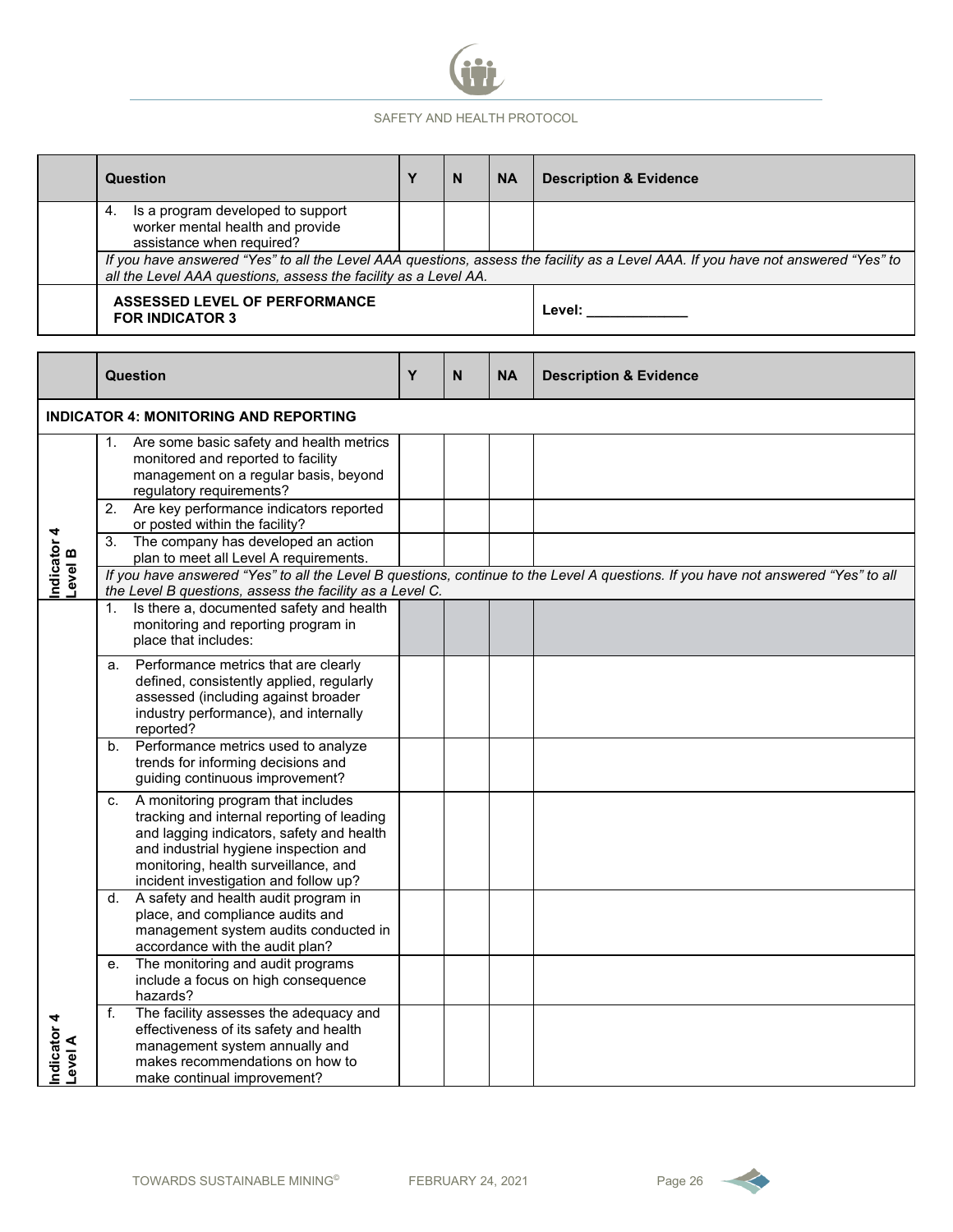

|                          | <b>Question</b>                                                                                                                                                                                                                                                                                                          | Y | N | <b>NA</b> | <b>Description &amp; Evidence</b>                                                                                                  |
|--------------------------|--------------------------------------------------------------------------------------------------------------------------------------------------------------------------------------------------------------------------------------------------------------------------------------------------------------------------|---|---|-----------|------------------------------------------------------------------------------------------------------------------------------------|
|                          | Regular management review of safety<br>q.<br>and health performance for the purpose<br>of continual improvement and to inform<br>decision-making?                                                                                                                                                                        |   |   |           |                                                                                                                                    |
|                          | Results of workplace monitoring,<br>h.<br>inspection and follow-up action are<br>recorded and communicated within the<br>facility?                                                                                                                                                                                       |   |   |           |                                                                                                                                    |
|                          | Safety and health performance<br>i.<br>communicated to the public on at least<br>an annual basis?                                                                                                                                                                                                                        |   |   |           |                                                                                                                                    |
|                          | the Level A questions, assess the facility as a Level B.                                                                                                                                                                                                                                                                 |   |   |           | If you have answered "Yes" to all the Level A questions, continue to the Level AA questions. If you have not answered "Yes" to all |
|                          | Has an internal audit been conducted to<br>$1_{\cdot}$<br>determine whether the safety and health<br>data and information collection,<br>compilation and reporting meets the<br>requirements of level A?                                                                                                                 |   |   |           |                                                                                                                                    |
|                          | Are thresholds and triggers related to the<br>$\overline{2}$ .<br>performance of critical controls in the<br>process of being developed and<br>implemented, with some thresholds and<br>triggers already in place?                                                                                                       |   |   |           |                                                                                                                                    |
|                          | Does the monitoring and audit programs<br>3.<br>include a focus on critical controls?                                                                                                                                                                                                                                    |   |   |           |                                                                                                                                    |
| Indicator 4<br>Level AA  | the Level AA questions, assess the facility as a Level A.                                                                                                                                                                                                                                                                |   |   |           | If you have answered "Yes" to all the Level AA questions, continue to the Level AAA question. If you have not answered "Yes" to    |
|                          | Has an external audit been conducted to<br>$1_{\cdot}$<br>determine whether the safety and health<br>data and information collection,<br>compilation and reporting meets the<br>requirements of level A?                                                                                                                 |   |   |           |                                                                                                                                    |
| Indicator 4<br>Level AAA | Has an internal evaluation of<br>2.<br>effectiveness been conducted, and is a<br>tracking process in place for<br>opportunities for improvement identified?<br>Does this include evaluation of the<br>quality of investigations and the close-out<br>of actions, contributing to a culture of<br>continuous improvement? |   |   |           |                                                                                                                                    |
|                          | all the Level AAA questions, assess the facility as a Level AA.                                                                                                                                                                                                                                                          |   |   |           | If you have answered "Yes" to all the Level AAA questions, assess the facility as a Level AAA. If you have not answered "Yes" to   |
|                          | <b>ASSESSED LEVEL OF PERFORMANCE</b><br><b>FOR INDICATOR 4</b>                                                                                                                                                                                                                                                           |   |   |           | Level: <b>All According to the US</b>                                                                                              |

|           |      | <b>Question</b>                                                                 | N | <b>NA</b> | <b>Description &amp; Evidence</b> |
|-----------|------|---------------------------------------------------------------------------------|---|-----------|-----------------------------------|
|           |      | <b>INDICATOR 5: PERFORMANCE</b>                                                 |   |           |                                   |
| cator     | ≃    | Are safety and health performance<br>targets set for employees of the facility? |   |           |                                   |
| ᇹ<br>م ⊇ً | evel | Are targets communicated to<br>employees?                                       |   |           |                                   |

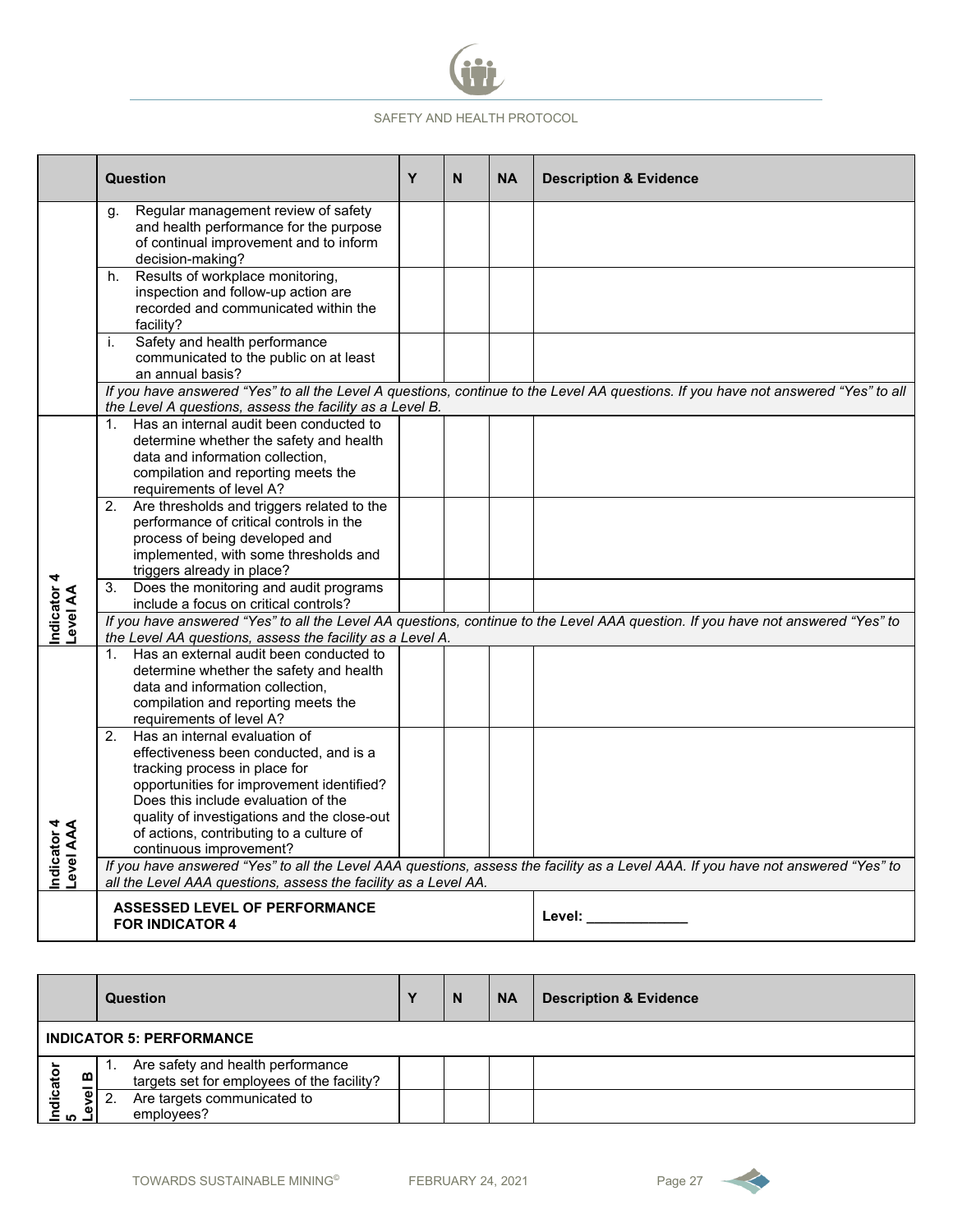

|                          | Question                                                                                                                                                                                  | Y | N | <b>NA</b> | <b>Description &amp; Evidence</b>                                                                                                  |
|--------------------------|-------------------------------------------------------------------------------------------------------------------------------------------------------------------------------------------|---|---|-----------|------------------------------------------------------------------------------------------------------------------------------------|
|                          | Has the company developed an action<br>3 <sub>1</sub><br>plan to meet all Level A requirements?                                                                                           |   |   |           |                                                                                                                                    |
|                          | the Level B questions, assess the facility as a Level C.                                                                                                                                  |   |   |           | If you have answered "Yes" to all the Level B questions, continue to the Level A questions. If you have not answered "Yes" to all  |
|                          | 1. Do performance targets include on-site<br>contractors?                                                                                                                                 |   |   |           |                                                                                                                                    |
|                          | Is facility management involved in<br>2.<br>setting, reviewing, and improving<br>performance relative to targets?                                                                         |   |   |           |                                                                                                                                    |
|                          | 3. Are performance results communicated<br>to employees and on-site contractors?                                                                                                          |   |   |           |                                                                                                                                    |
|                          | Is the facility fatality-free in the reporting<br>4.<br>vear?                                                                                                                             |   |   |           |                                                                                                                                    |
| Indicator 5<br>Level A   | the Level A questions, assess the facility as a Level B.                                                                                                                                  |   |   |           | If you have answered "Yes" to all the Level A questions, continue to the Level AA questions. If you have not answered "Yes" to all |
|                          | 1. Are performance targets set for both<br>leading and lagging indicators?                                                                                                                |   |   |           |                                                                                                                                    |
|                          | Does senior facility management<br>2.<br>regularly review site targets and<br>improvement plans through meetings?                                                                         |   |   |           |                                                                                                                                    |
| Indicator 5<br>Level AA  | Does the facility (or company)<br>3.<br>benchmark its safety and health<br>performance against its peers?                                                                                 |   |   |           |                                                                                                                                    |
|                          | the Level AA questions, assess the facility as a Level A.                                                                                                                                 |   |   |           | If you have answered "Yes" to all the Level AA questions, continue to the Level AAA question. If you have not answered "Yes" to    |
|                          | 1. Has the facility consistently met its<br>continual improvement performance<br>targets (at least 3 of the last 4 years) and<br>is it fatality-free over the entire four-year<br>period? |   |   |           |                                                                                                                                    |
| Indicator 5<br>Level AAA | 2. Does the facility externally audit its safety<br>and health performance to ensure<br>accuracy and reliability?                                                                         |   |   |           | If you have answered "Yes" to all the Level AAA questions, assess the facility as a Level AAA. If you have not answered "Yes" to   |
|                          | all the Level AAA questions, assess the facility as a Level AA.                                                                                                                           |   |   |           |                                                                                                                                    |
|                          | <b>ASSESSED LEVEL OF PERFORMANCE</b><br><b>FOR INDICATOR 5</b>                                                                                                                            |   |   |           | Level: <b>All According to the Street</b>                                                                                          |